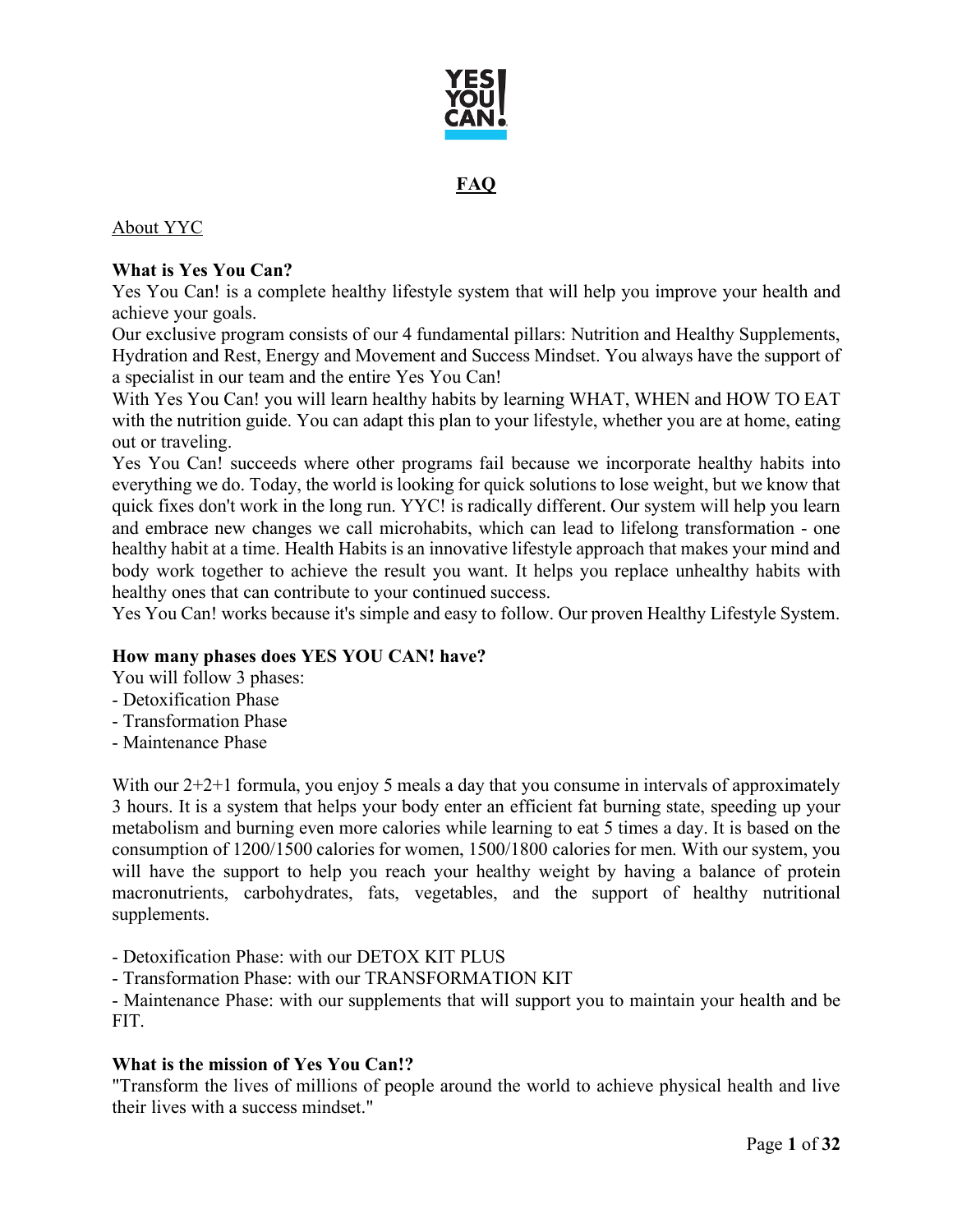

### **Where are YES YOU CAN! nutritional supplements made?**

In the U.S.A. under strict regulatory measures, in FDA approved and certified laboratories.

#### **Are the nutritional supplements gluten free?**

It is Gluten Free.

### **Are the nutritional supplements based on natural ingredients?**

Yes, they are made from organic and natural ingredients, such as herbs, plants, fruits and vegetables.

#### **What is the effectiveness of supplements?**

Each meal substitute, snack and healthy supplements contains high-quality, high-protein ingredients that help retain lean muscle mass, fiber and probiotic cultures, which support digestive health, as part of a balanced diet and healthy lifestyle.

Our clinically proven, high-protein, gluten-free, added sugar-free shakes and healthy supplements have been used by more than 1 million customers and recommended by doctors, health and nutrition experts.

High quality natural ingredients

High-quality protein, fiber, vitamin and mineral blend, iron, potassium and magnesium plus over 20 essential vitamins and minerals to help your body work effectively. Gluten Free.

Delicious flavors that you will love

Classic flavors like chocolate, strawberry, and vanilla, plus specialty flavors like vegan vanilla, coffee, dulce de leche, cookies and cream, and piña colada.

Made in the USA All Yes You Can products! are produced and distributed in the United States. Clinically Proven!

### "ON THE GO" Convenience!

The simplicity of a nutritious and instant substitute for a healthy meal with no added sugars anywhere, anytime. Just add water, ice and shake.

It has been clinically proven that Yes You Can! help you lose weight and improve other health goals related to weight loss, such as reducing your body mass index (BMI) and waist size. Use our products as part of your healthy lifestyle to help you lose weight and transform your body.

### **Why is YYC the best plan?**

We are proud of what we offer and the results people achieve using our Yes You Can! products. Millions of people have successfully lost weight, reached their ideal weight and improved their health. Our complete meal replacement gives you all the benefits of a healthy meal. It includes 20g of protein, healthy carbohydrates and over 20 essential vitamins and minerals to help you lose weight, keep it off and eat healthy.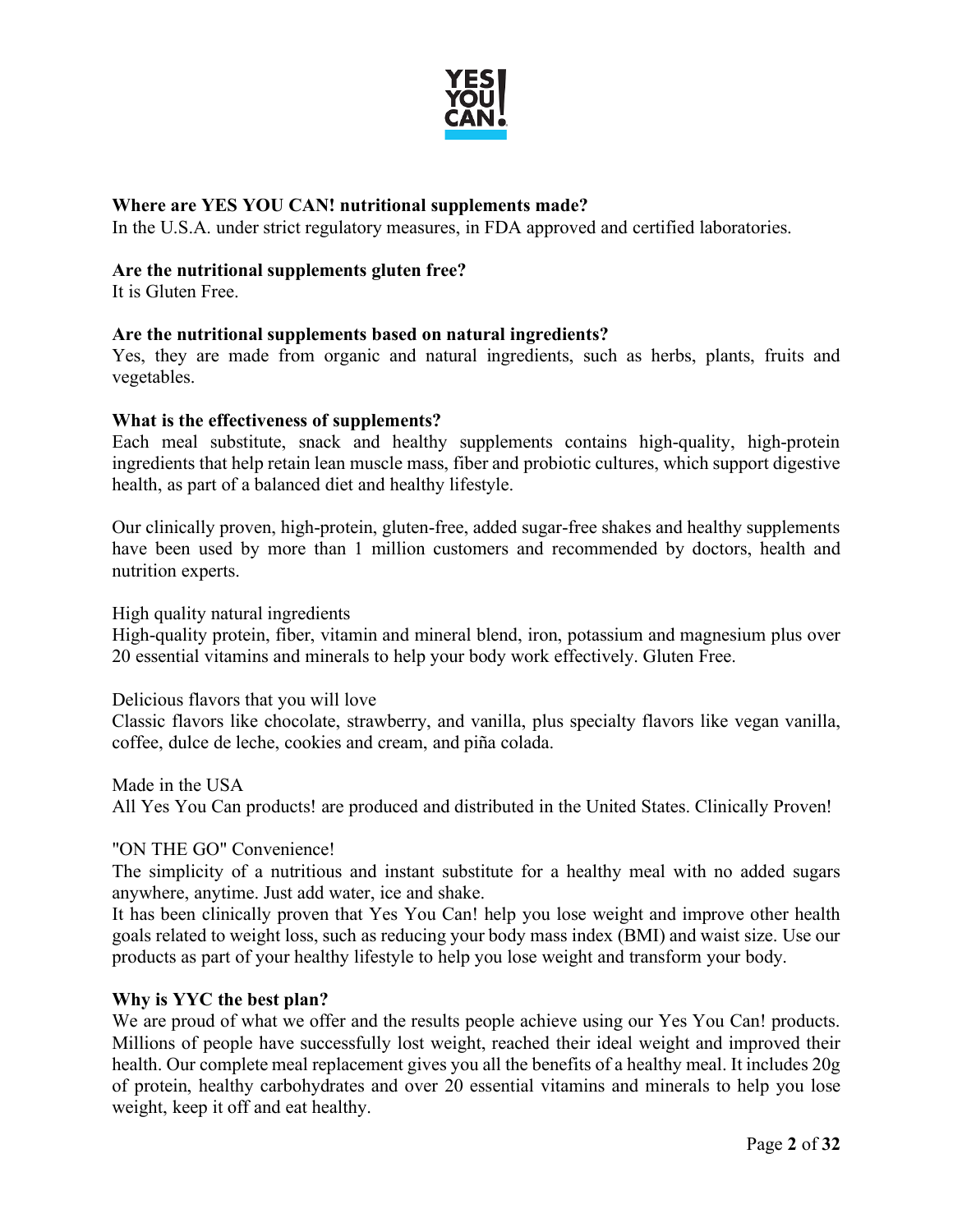

Also, we have our Nutrition System along with our supplements made from natural ingredients that will be with you every step of the way.

### **What does 2-2-1 mean?**

With our  $2+2+1$  formula, you enjoy 5 daily meals that you consume in intervals of approximately 3 hours. It is a system that helps your body enter a phase of fat burning, building and preserving muscle mass, as well as speeding up your metabolism. It is based on the consumption of 1200/1500 calories for women, 1500/1800 calories for men.

2-2-1

- 2 daily meal replacement shakes
- 2 healthy snacks or snacks
- 1 complete healthy meal following the nutrition guide.

#### **What do you start with?**

It is recommended for 7 days to start with the DETOX process 7 days, with the DETOX PLUS KIT, and then start with the TRANSFORMATION KIT for weight loss.

### **How does the DETOX 7 days work?**

IN our 7-DAY DETOX Phase: It is essential that you first detoxify your body so that you can effectively absorb nutrients. We recommend using our Detox program for 7 days, which with natural and organic ingredients helps cleanse your body.

Download your FREE detox guide HERE: [https://www.yesyoucan.com/activetree/EN/seven-day](https://www.yesyoucan.com/activetree/EN/seven-day-detox.html)[detox.html](https://www.yesyoucan.com/activetree/EN/seven-day-detox.html)

### **Benefits of the DETOX PLUS KIT?**

This 7-day Detoxification program is the phase to start before you lose weight with your Transformation phase or Maintenance Phase. This deep cleansing Detox supports you to improve optimal liver and kidney function\*. Cleansing your liver and body of toxins and impurities, improving your digestive system, your lymphatic system, purifying your blood and improving your energy, your skin and your health in general. It also provides antioxidant protection\*.

#### **How often is detox done?**

We suggest doing the 7-day Detox every 30 days.

#### **Ingredients of DETOX?**

Detox Capsules: Made from ingredients based on natural vegetables and herbs: Artichoke extract Broccoli extract N-acetyl L-cysteine Thistle seed extract

These organic ingredients will purify your body, liver and kidneys from the inside out.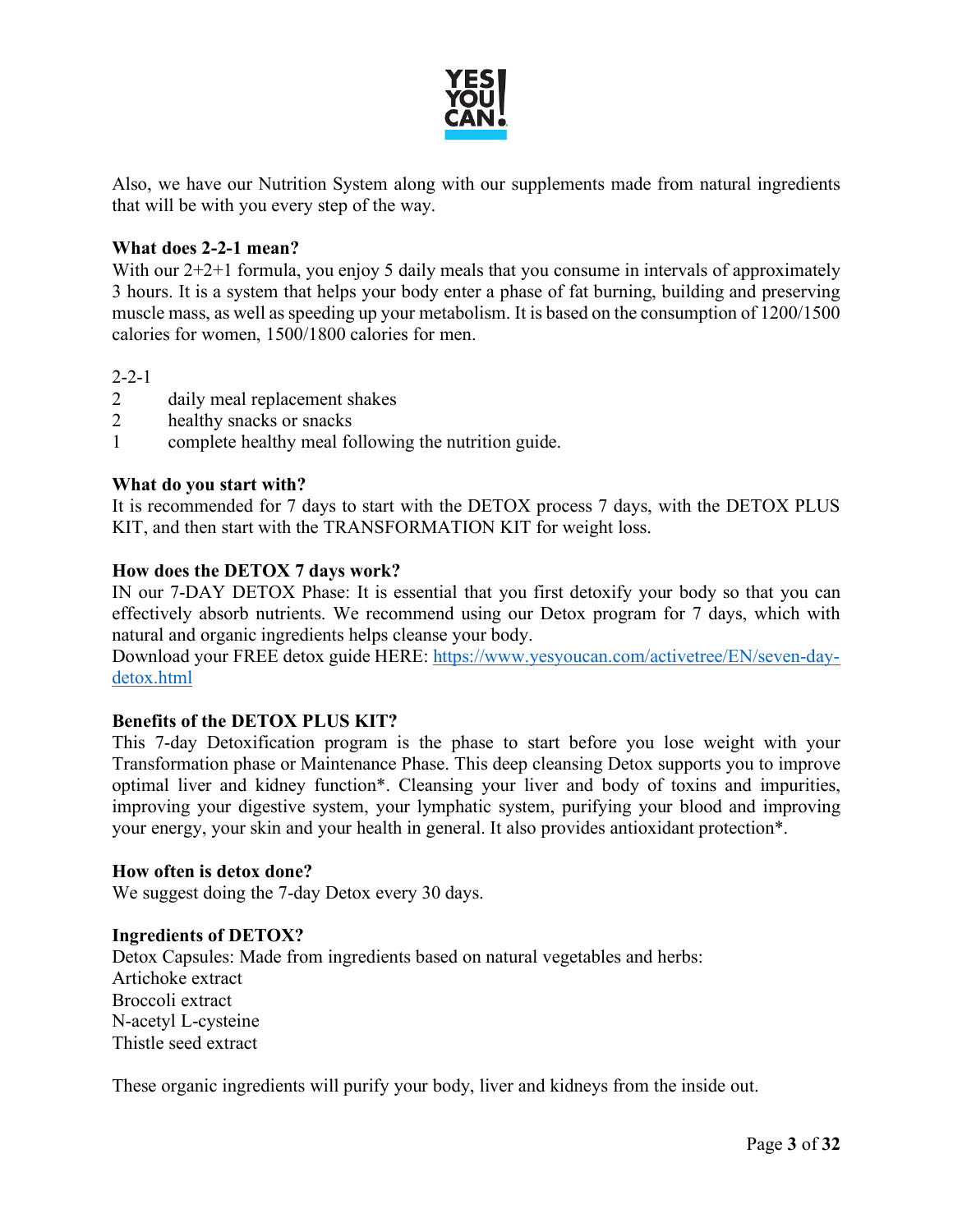

The Aloe Vera diuretic hydrator

Supports the body's natural cleansing process\* Supports healthy digestion and regularity\* Provides antioxidants and supports immune health\* It has a diuretic effect that will help you eliminate toxins through urine.

Meal Replacement:

Replace 2 of your 3 main meals (Breakfast, Lunch or Dinner) to achieve your goals, from your car, gym, school, home or office. Our food substitutes clinically proven to lose weight and reduce measures, 20g of protein, high in fiber, gluten-free, no added sugars.

Pure Fiber Enhancer: Helps improve digestion\* Helps maintain regularity\* Helps support weight loss when combined with a healthy diet and exercise\*

### **How to use the DETOX PLUS KIT?**

Detox: Take 3 capsules daily for 7 days. For best results, take one (1) capsule in the morning and two (2) in the evening for 7 days.

Aloe Vera:

Add one (1) tablespoon to 16 ounces of water. Shake and enjoy! It can be used all day and night as it does not contain caffeine or sugar. You can also use it to flavor your green juices or favorite recipes. You can use it in desserts or in your green juice. You can also drink it cold or hot. It is a product for the whole family.

#### Complete meal replacement:

Use your full meal replacement to replace 2 of your 3 main meals: (if you want to lose weight) 1 of your 3 main meals if you want to stay at your ideal weight, you can replace breakfast, lunch or dinner.

Pure Fiber Enhancer:

Add one (1) tablespoon to a Meal Replacement Shake or Protein Shake. You can add more if you want. You can mix two types of Shake Boosters into your smoothie! You can add it to both daily smoothies.

### **What does the Detox Kit Plus include?**

21 Detox Capsules Aloe Vera Diuretic Hydrator 40 servings One meal replacement 15-serving (Choose your favorite flavor) One Pure Fiber enhancer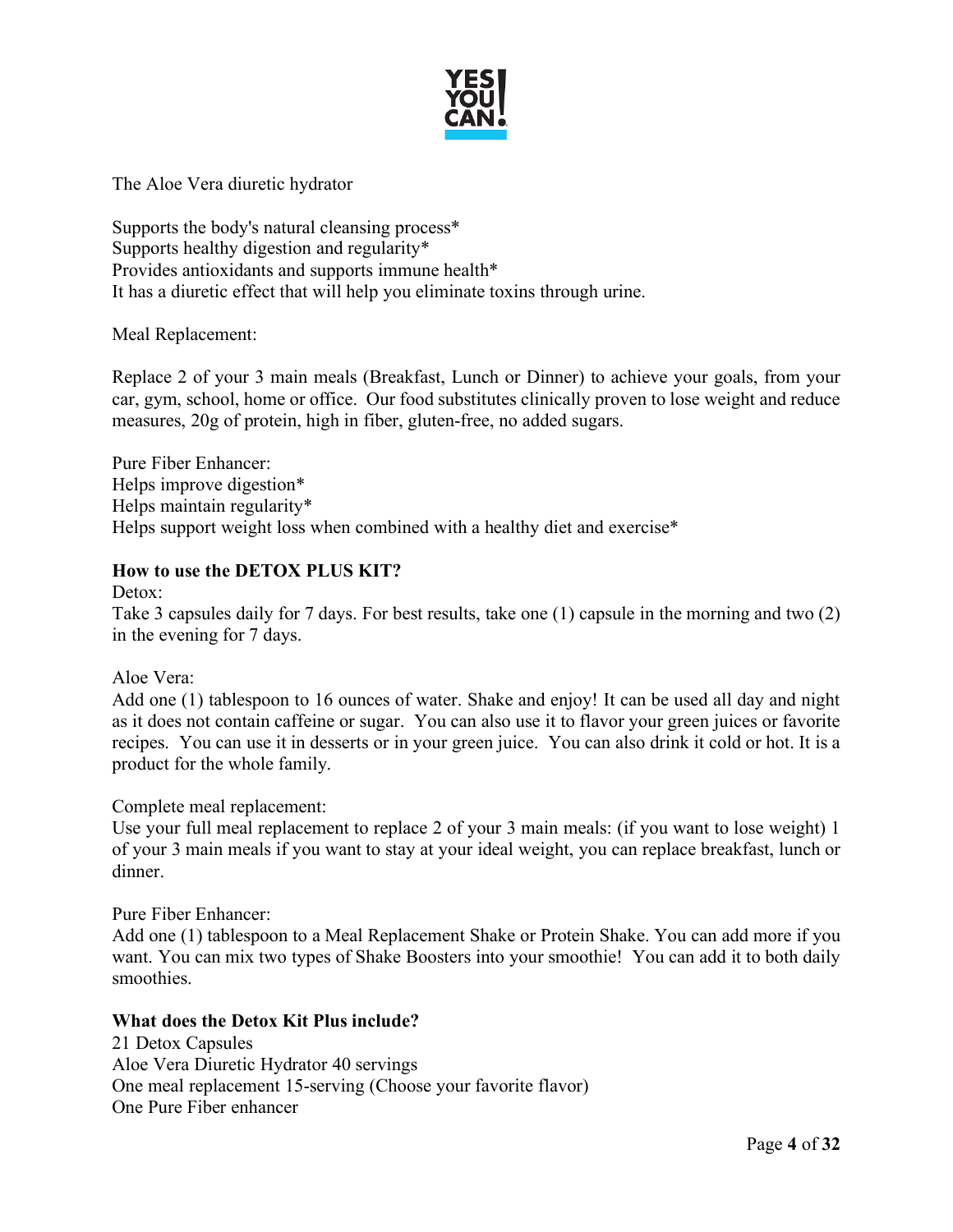

One Shaker One FREE detox guide

# **How does the TRANSFORMATION KIT work?**

Introducing our Kit #1 designed exclusively for weight loss and used in accordance with our 2-2- 1 nutrition system.

After completing your 7-day Detox Program. Start your transformation process with this kit until you reach your ideal goal or weight, then move on to the maintenance phase.

### **What does the Transformation Kit include?**

Meal replacement shakes with 20g of protein, fiber, vitamins, and minerals, sugar-free, glutenfree, to replace 2 of the 3 main meals.

Delicious flavors [Clinically proven](https://www.yesyoucan.com/activetree/ES/clinicalstudy.html) to help you lose weight and reduce measures.

Supplements to support the transformation process and help optimize your body's performance. Fat Burner/Slim Down, Appetite Suppressant, Probiotic Colon Optimizer, Collagen.

Complete guide to achieving a healthy lifestyle that includes our Traffic Light Diet, where you will learn what to eat, how much to eat, when to eat and much more.

### **What are the Benefits of the 2-2-1 Transformation Kit?**

Replace 2 of your 3 main meals (Breakfast, Lunch or Dinner) to achieve your goals, from your car, gym, school, home or office.

Our food substitutes clinically proven to lose weight and reduce measures, 20g of protein, high in fiber, gluten-free, no added sugars.

Take 1 capsule of each natural supplement (Fat Burning/Slim Down, Appetite Suppressant, Probiotic Colon Optimizer, Collagen) with your first meal of the day (within 1 hour of waking up)

Replace your mid-morning and mid-afternoon snacks with your gluten-free Protein Bars.

Use your Nutrition Guide so you know what, when, and how much to eat by following your traffic light diet.

Use your heart band to love focus.

### **What does the 2-2-1 Transformation Kit include?**

2 meal replacements 30 servings each (choose your favorite flavor) 30 capsules of Fat Burning/Slim Down 30 capsules Appetite Suppressant 30 capsules Probiotic Colon Optimizer 30 capsules of Collagen 8 boxes of Protein Bars (56 units in total; you can choose the flavor) 1 Shaker 1 Nutrition Guide 1 heart band

### **Benefits of the transformation supplement kit**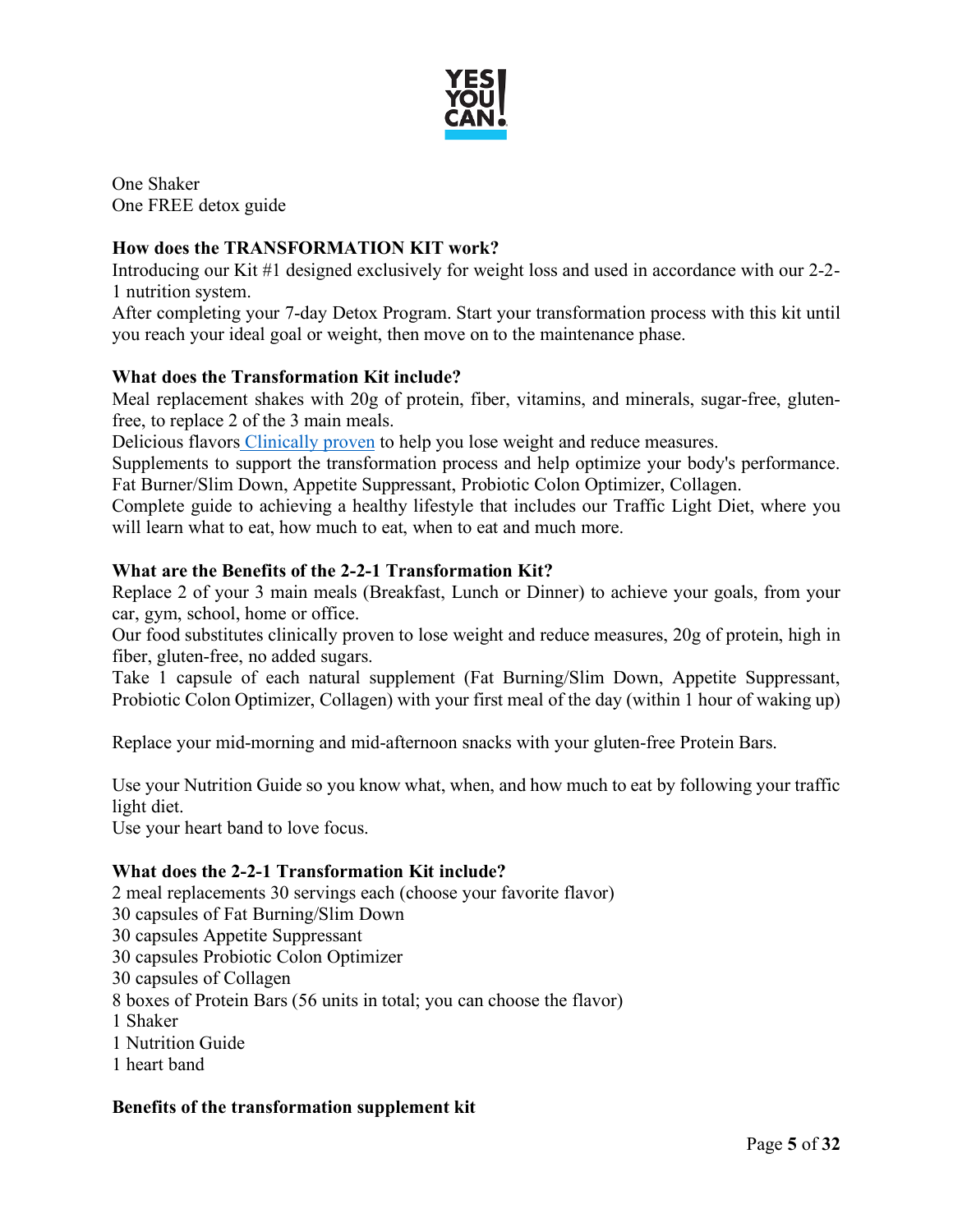

A kit with our Transformation nutritional supplements, designed to support your health during your process. Made with high quality herbs, fruit extracts, botanical plants and vegetables. This Transformation Supplements kit includes:

Fat Burner / Slim Down (30 capsules) A supplement that helps you speed up your metabolism naturally, supporting you to eliminate more fat with the thermogenesis effect, thus burning more calories during the day.\*.

Appetite Suppressant (30 capsules) Helps control anxiety and calm your appetite throughout the day, promoting satiety to help reduce food intake. May provide you with a sense of calm, good mood and happiness to support your transformation.

Probiotic Colon Optimizer (30 capsules) A supplement specifically designed to regulate your daily trips to the bathroom, promote healthy digestive function thanks to the benefit of probiotics known as Bacillus coagulans. Improve your stress. It also helps you improve healthy colon function.

Collagen (30 capsules) A supplement that helps you tone and strengthen your skin, firms the elasticity of the skin during its transformation process. It also helps promote healthy growth and strength of hair, nails and support bone health.

How to use supplements?

Take 1 capsule of each natural supplement (Fat Burner/Slim Down, Appetite Suppressant, Probiotic Colon Optimizer, Collagen) with your first meal of the day (within 1 hour of waking up).

### **Benefits of Meal Replacement?**

Complete Meal Replacement is designed especially for people like you who value convenience and prefer the simplicity of a healthy, instant meal anywhere, anytime.

Clinically proven to help you lose weight, reduce measurements, and your body mass index (BMI). Our complete meal replacement gives you all the benefits of a healthy meal.

It includes 20g of protein, healthy carbs, and over 20 essential vitamins and minerals to help you lose weight in a healthy way.

An excellent source of fiber. No added sugar. Gluten Free.

### **How to use?**

Add two (2) measures to 16 ounces of cold water, or hot shake vigorously and enjoy!

# **How does the FAT BURNER-SLIM DOWN work?**

Fat Burner / Slim Down (30 capsules) A supplement that helps you accelerate your metabolism naturally, supporting you to eliminate more fats with the effect of thermogenesis, thus burning more calories during the day. \*

Key ingredients African Mango L-Carnitine Apple cider vinegar Green tea extract Caffeine (from guarana seed extract)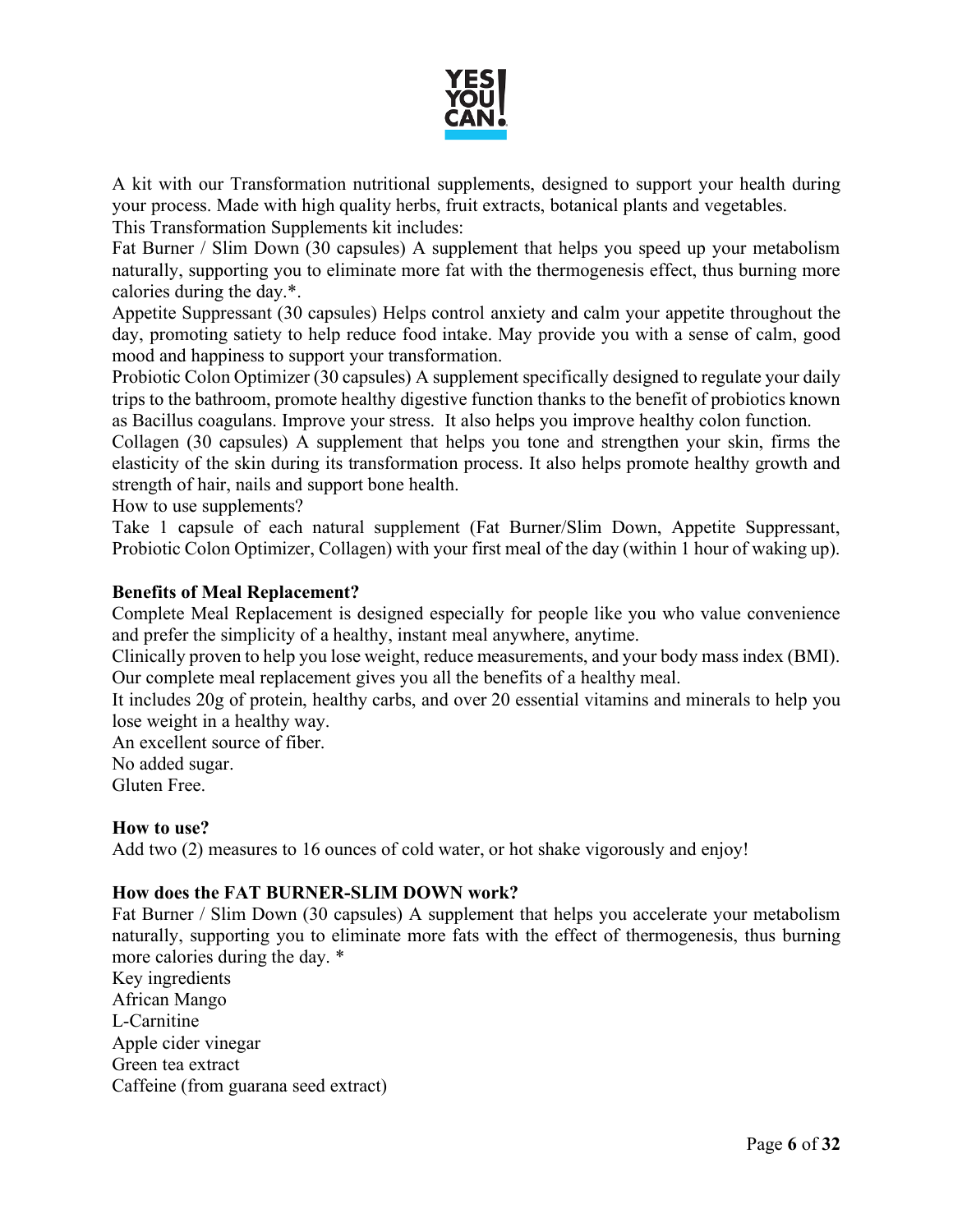

#### **How to use?**

Take 1 capsule with your first meal of the day (within 1 hour of waking up).

### **How does the COLON CLEANSING PROBIOTIC work?**

Probiotic Colon Optimizer (30 capsules) A supplement specifically designed to regulate your daily trips to the bathroom, promote healthy digestive function thanks to the benefit of probiotics known as Bacillus coagulants. It also helps you improve healthy colon function. \*

Key ingredients Mint extract Ginger extract Sources of Gum Arabic Fiber and Psyllium Seed Husk Bacillus probiotic coagulants

How to use? Take 1 capsule with your first meal of the day (within 1 hour of waking up).

#### Top of Form

### **How does the Collagen work?**

Collagen (30 capsules) A supplement that helps you tone and strengthen your skin, reaffirms the elasticity of the skin during its transformation process. It also helps promote healthy growth and strength of hair, nails and support bone health. \*

Key ingredients Bovine collagen Five Vitamin A vitamin D3 Silica, bamboo extract Copper

#### **How to use?**

Take 1 capsule with your first meal of the day (within 1 hour of waking up).

### **How does the APPETITE SUPPRESSANT work?**

Appetite Suppressant (30 capsules) Helps control anxiety and calm your appetite during the day, promoting satiety to help reduce food intake. It can give you a sense of calm, good humor, and happiness to support your transformation.  $*$ 

Key ingredients Lemon balm extract Chamomile extract 5-HTP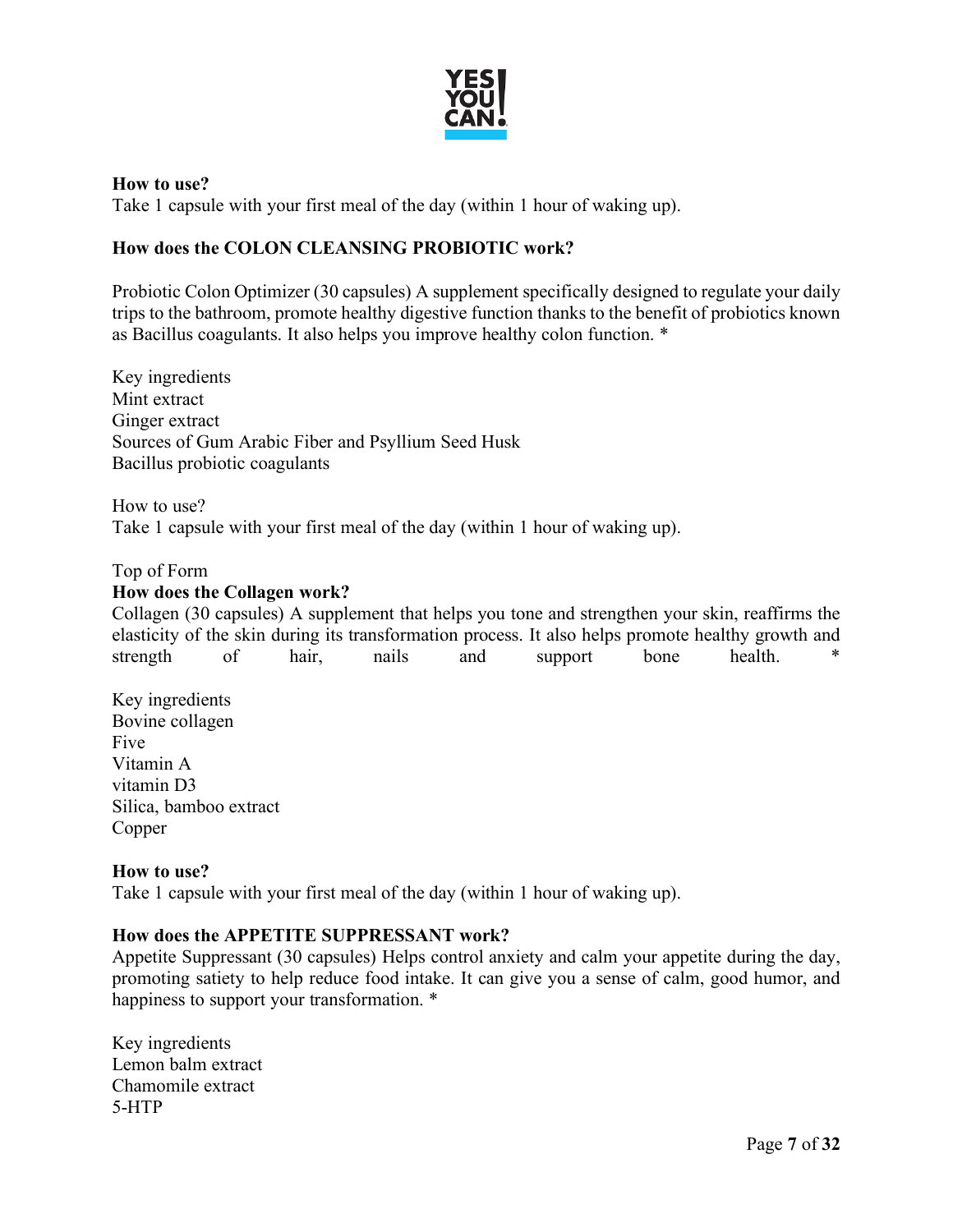

Chromium (as picolinate) Ashwagandha's Summary

### **How to use?** Take 1 capsule with your first meal of the day (within 1 hour of waking up).

# **How does the Pre-WORKOUT Energizer work before exercise?**

Our PRE WOKOUT -Energizing before Exercise is an amazing product to help you unlock your full potential! This product can help you have more energy and endurance during your workouts! (25 servings) Benefits Helps improve exercise performance and endurance. \* Delicious dragon fruit flavor with no calories or sugar! \*

Key ingredients creatine beta-alanine Beetroot Grenade Magnesium Potassium Raw coconut water

### **How to use?**

Use 1 tablespoon in 8-10 ounces of cold water. Drink 20-30 minutes before your workout.

### **How does PROTEIN SHAKES work?**

Replace your mid-morning and mid-afternoon snacks and snacks with our Protein shakes. With 15 grams of protein and no added sugars, they help you control your appetite between meals. Gluten Free. They are nutritious, delicious, and you can even prepare recipes with them. Cold or Hot. Benefits

Protein Shakes is ideal for active people who want to promote weight loss, stay fit and maintain lean body mass.

Use it as a healthy, nutritious snack between your main meals.

Helps control appetite between meals.

Helps maintain lean muscle mass.

Less than 100 calories per serving.

It can be used by the whole family.

(30 servings)

### **How to use?**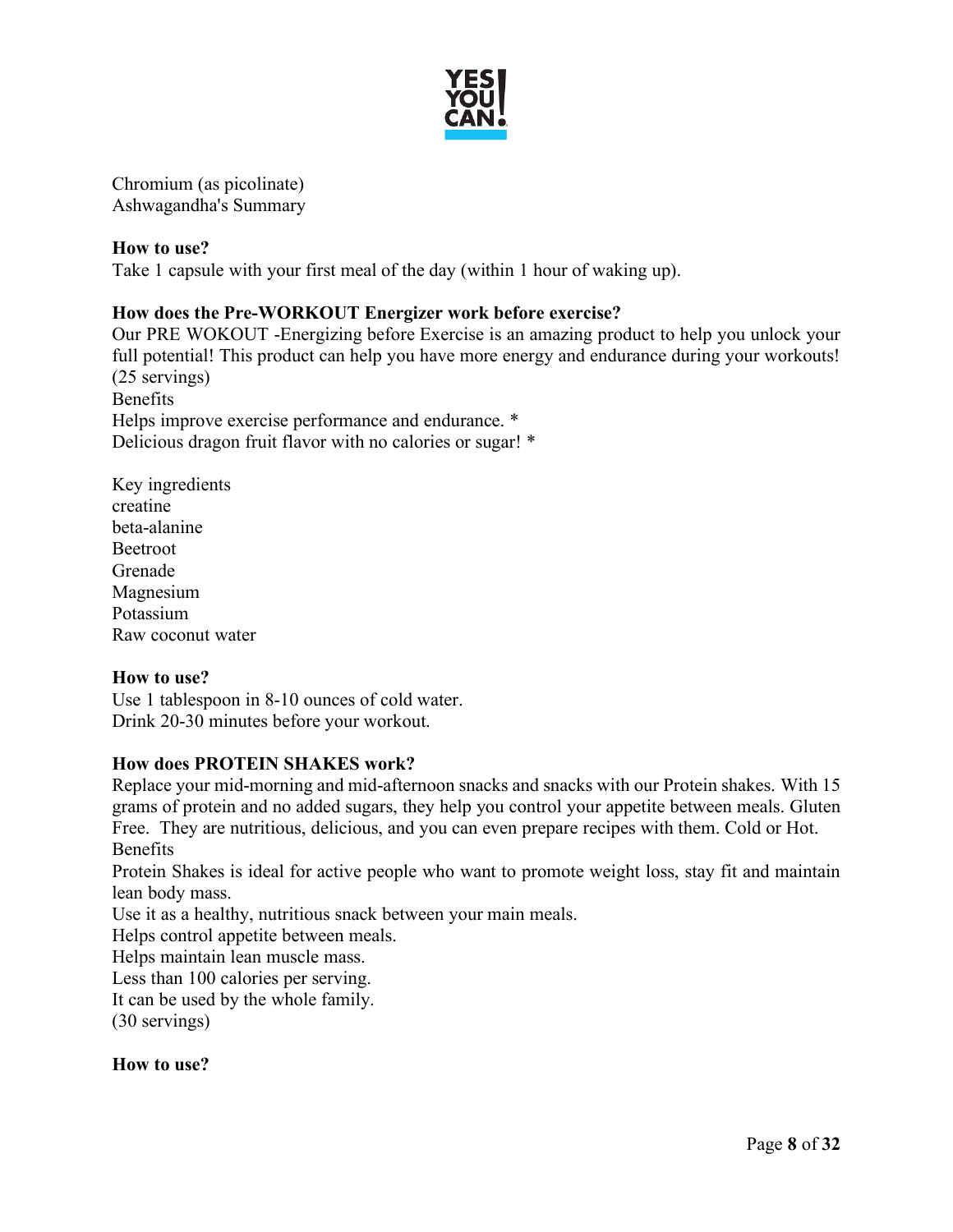

Add a measure of protein to 8 oz of water and enjoy one mid-morning and one mid-afternoon. Prepare it with desserts and recipes for the whole family. Enjoy them before or after your exercise routine.

### **How does the PURE FIBER SHAKE BOOSTER work?**

Benefits: Pure Fiber Shake Booster Helps improve digestion\* Helps maintain regularity\* Helps support weight loss when combined with a healthy diet and exercise\* Key ingredients Orafti FIBER HIS Inulin Rubber fiber B Nutrim® Oat Bran Fiber

#### **How to use?**

Add one (1) tablespoon to a Meal Replacement Shake or Protein Shake. You can add more if you want. You can mix two types of reinforcements to your smoothie! You can add it to both daily smoothies. (30 servings).

#### **How does the Shake Booster - High Energy work?**

The High Energy Booster is designed for people who need an extra energy boost throughout the day.

Benefits Provides greater natural energy\* Helps reduce fatigue and roughness\* Helps speed up your metabolism\* Helps promote healthy weight loss thanks to the ingredient guarana\* It is an antioxidant\* Helps increase your ability to burn fat\*

Key ingredients Vitamin B12 Concentrated coconut water Natural caffeine from tea Guarana seed Phosphatidylserine

**How to use?**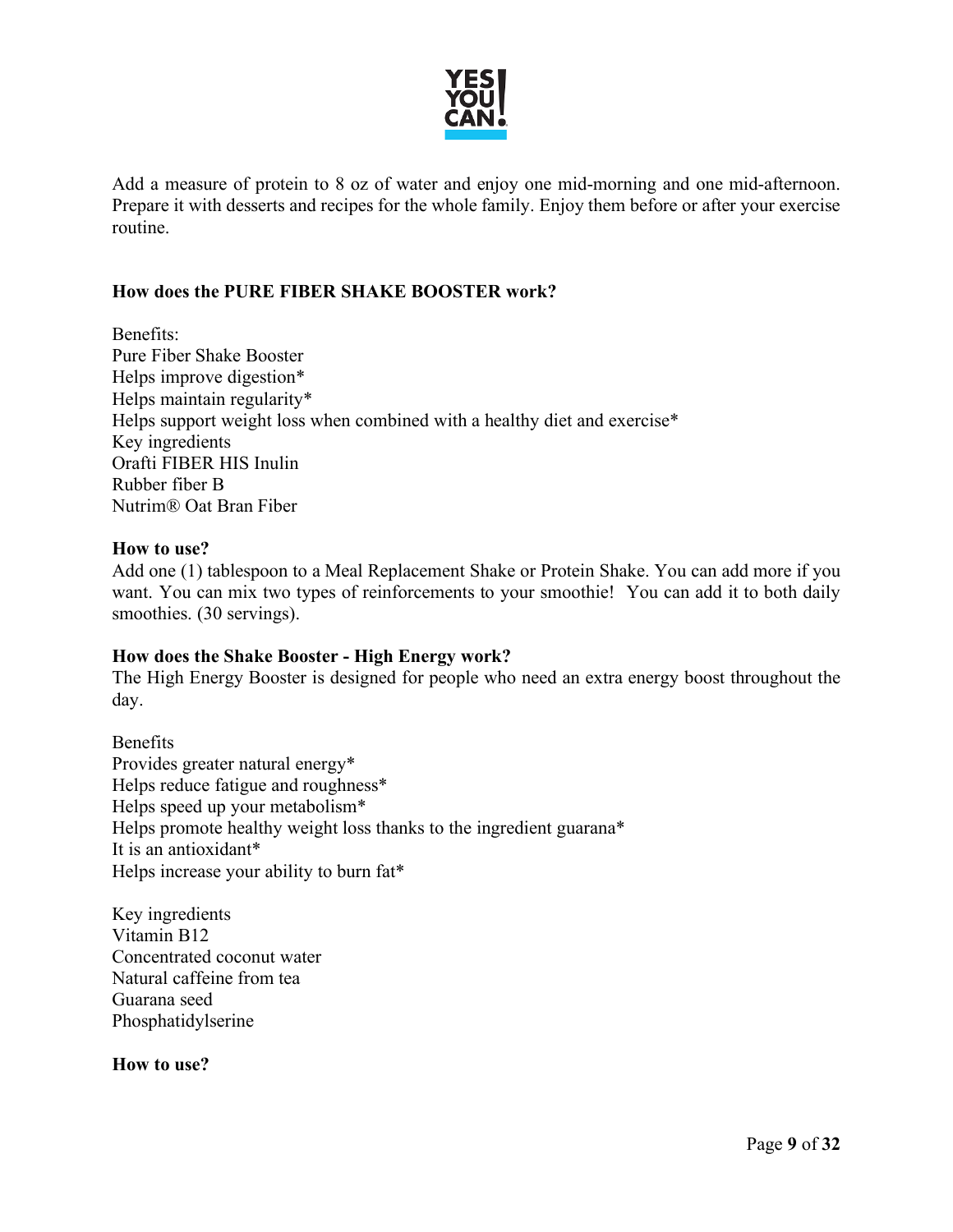

Add one (1) tablespoon to a Meal Replacement Shake or Protein Shake. You can add more if you want. You can mix two types of reinforcement to your smoothie! You can add it to both daily smoothies. (30 servings).

### **How does the Shake Booster – Cellufit work?**

It is designed as a body Botox for people who want to maximize their collagen intake, tone and strengthen their skin, improve the appearance of cellulite and stretch marks.

Benefits Helps maximize collagen levels and supports supple, smooth skin\* Supports the health of skin, hair and nails\* Supports skin regeneration and tonicity thanks to the ingredient biotin\*

Key ingredients vitamin C vitamin E Biotin collagen Hyaluronic acid

#### **How to use?**

Add one (1) tablespoon to a Meal Replacement Shake or Protein Shake. You can add more if you want. You can mix two types of reinforcement to your smoothie! You can add it to both daily smoothies. (30 servings).

### **How does Multivitamin's work?**

Benefits:

Multivitamins (30 tablets) A nutritional supplement that can help you cover nutritional deficiencies and supports overall health and well-being. Our multivitamin contains 29 key nutrients for your body.\*

Helps promote overall health.\*

It contains 29 key nutrients for your body to fill in nutritional gaps.\*

Key ingredients to help promote energy and immunity.\*

Contains B vitamins to help maintain energy levels.\*

Contains antioxidants such as vitamin A, C, and E to help promote normal immune functions.\*

Ingredients: 29 nutrients including vitamins and minerals:

Vitamin A (such as beta-carotene and acetate), vitamin C, vitamin D3, vitamin E, vitamin K, vitamin B1, vitamin B2, vitamin B3, vitamin B6, folate, vitamin B12, biotin, pantothenic acid, calcium, iron, iodine, magnesium, zinc, selenium, copper, manganese, chromium, molybdenum, chloride, potassium, boron, choline, inositol powder.

### **How to use?**

I minimum one tablet a day with your food.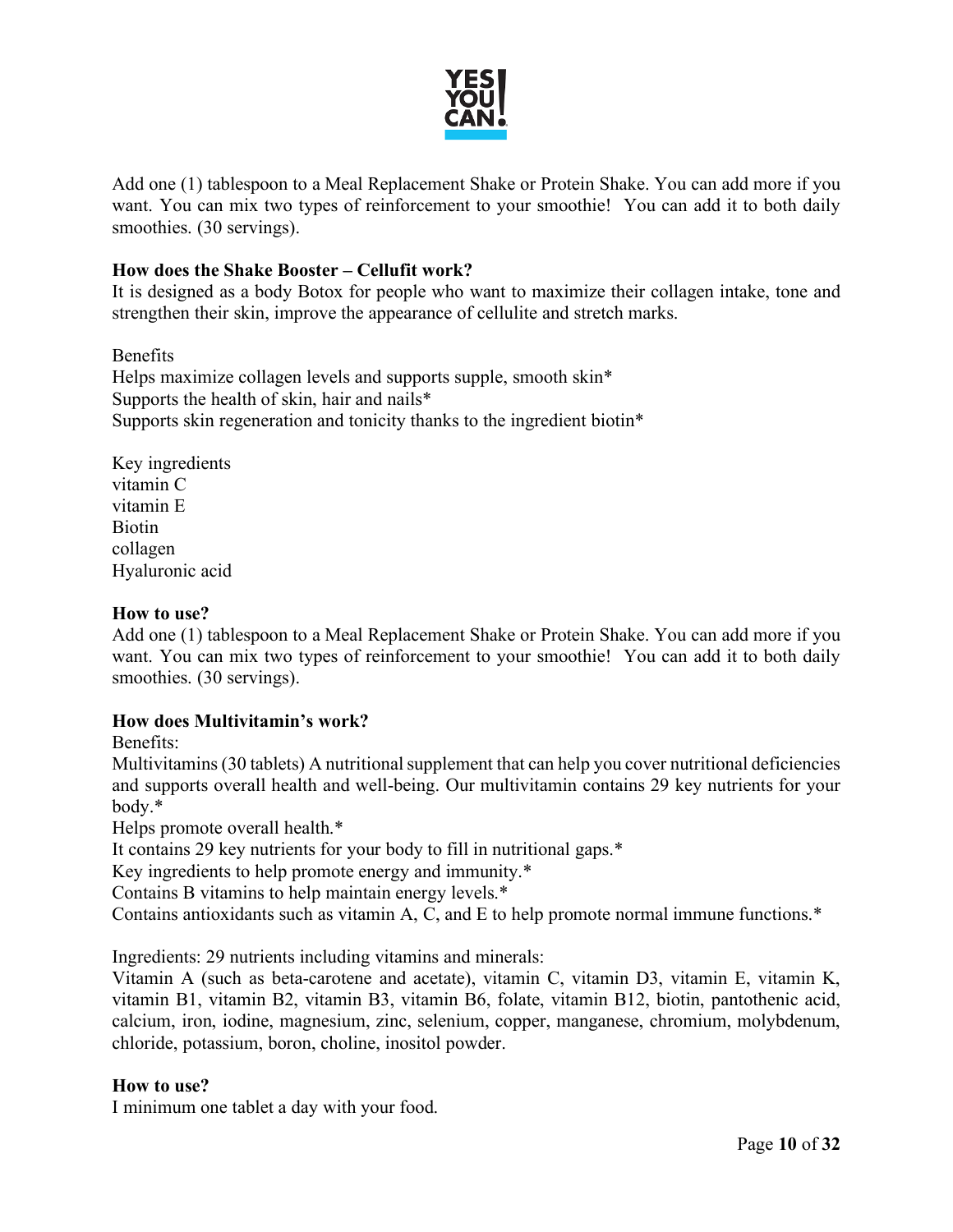

### **How does JOINT HEALTH work?**

Fatness, excess weight on your knees and joints, over the years, excess physical activity, lack of use of your bones and muscles, lack of collagen, the natural aging process can cause discomfort in the joints. This natural product was created to strengthen your bones, cartilage, muscles and support the mobility of your joints.\*

#### Benefits

Helps reduce cartilage deterioration\* Supports overall bone health\* May reduce joint inflammation.\* Helps maintain an active lifestyle\*

Key ingredients Boswellia Extract Glucosamine vitamin C collagen

#### **How to use?**

Take two (2) tablets daily with water at any of your meals.

### **How does the Immunity Power work?**

Designed to help strengthen the immune system. With a delicious lemon lime flavor, our Immunity Power is formulated with Resist Aid®, a proprietary formula that has been proven in clinical trials to help build your natural defenses and help you stay healthy.\*\* Plus, it contains vitamin C and vitamin D to help support your immune system.\* Gluten-free.

Dairy-free Soy-free No added sugars Made in the USA ResistAid®, is a registered trademark of LonzaLtda, Switzerland. Benefits Maintains a healthy immune response.\* Patented immune-backing formula containing Minnesota larch extract.\* Provides natural compounds with antioxidant activity.\* Year-round triple-acting immune support.\*

Key ingredients ResistAid® Arabinogalactan larch ResistAid® Arabinogalactan Larch \_ vitamin C vitamin D3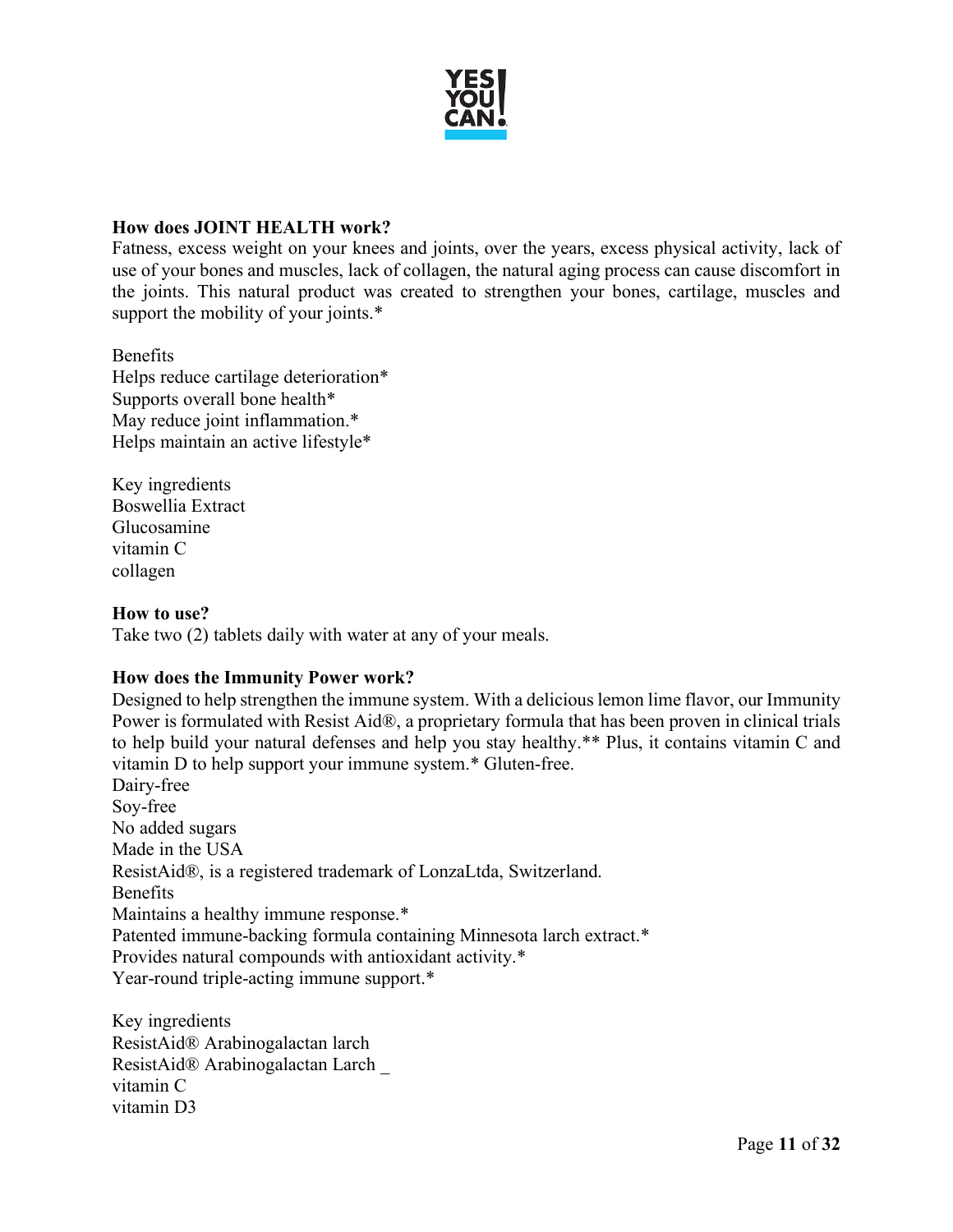

Add one (1) tablespoon to an 8-ounce glass of water. Cold or hot. (30 servings)

### **How does Aloe Vera Diuretic Hydration work?**

Our aloe vera diuretic Hydration is designed for people who want to stay hydrated in a delicious and healthy way throughout the day without added sugars or caffeine.

Benefits Promotes adequate hydration with vitamins\* Natural Diuretic that Supports the body's natural cleansing process\* Supports healthy digestion and regularity\* Provides antioxidants and supports immune health\*

Contains Plant-Based Ingredients: Natural Ingredient of Organic Aloe Leaf Powder Naturally gluten-free Naturally soy-free Sugar-free Naturally caffeine-free Naturally dairy-free Free of artificial preservatives Vegan Made in the USA

### **How to use?**

Add one (1) tablespoon to 16 ounces of water. Shake vigorously and enjoy! It can be used all day and night as it does not contain caffeine or sugar. Cold, Hot or adding it to your green juices or favorite recipes. Available in delicious flavors: pineapple, mango, and Jamaican flower. It can be enjoyed by the whole family. (40 servings).

### **How does Meal Replacement: Plant-Based Work?**

It contains pea protein which is considered a complete protein because it contains all the essential amino acids. With its rich vanilla flavor, it's the ideal complement to your vegan lifestyle and dairy-free for those who are lactose intolerant.

Complete Meal Replacement is designed especially for people like you who value convenience and prefer the simplicity of a healthy, instant meal anywhere, anytime.

Clinically proven to help you lose weight, reduce measurements, and your body mass index (BMI). Benefits

Our complete meal replacement gives you all the benefits of a healthy meal.

It includes 20g of protein, healthy carbs, and over 20 essential vitamins and minerals to help you lose weight in a healthy way.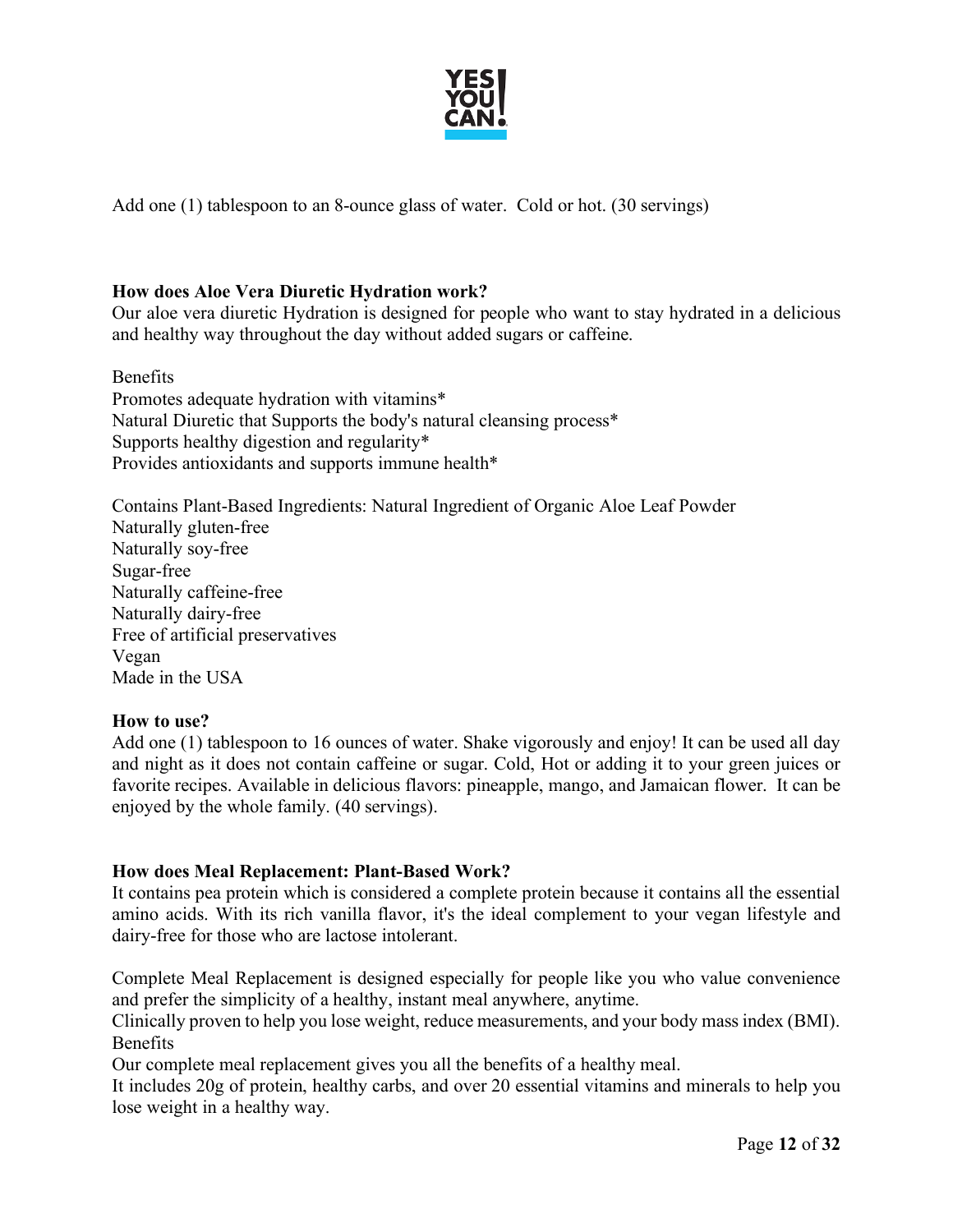

An excellent source of fiber. No added sugar. Gluten Free. Lactose-free.

**How to use?** Add two (2) tablespoons to 16 ounces of cold water, or hot mix and enjoy!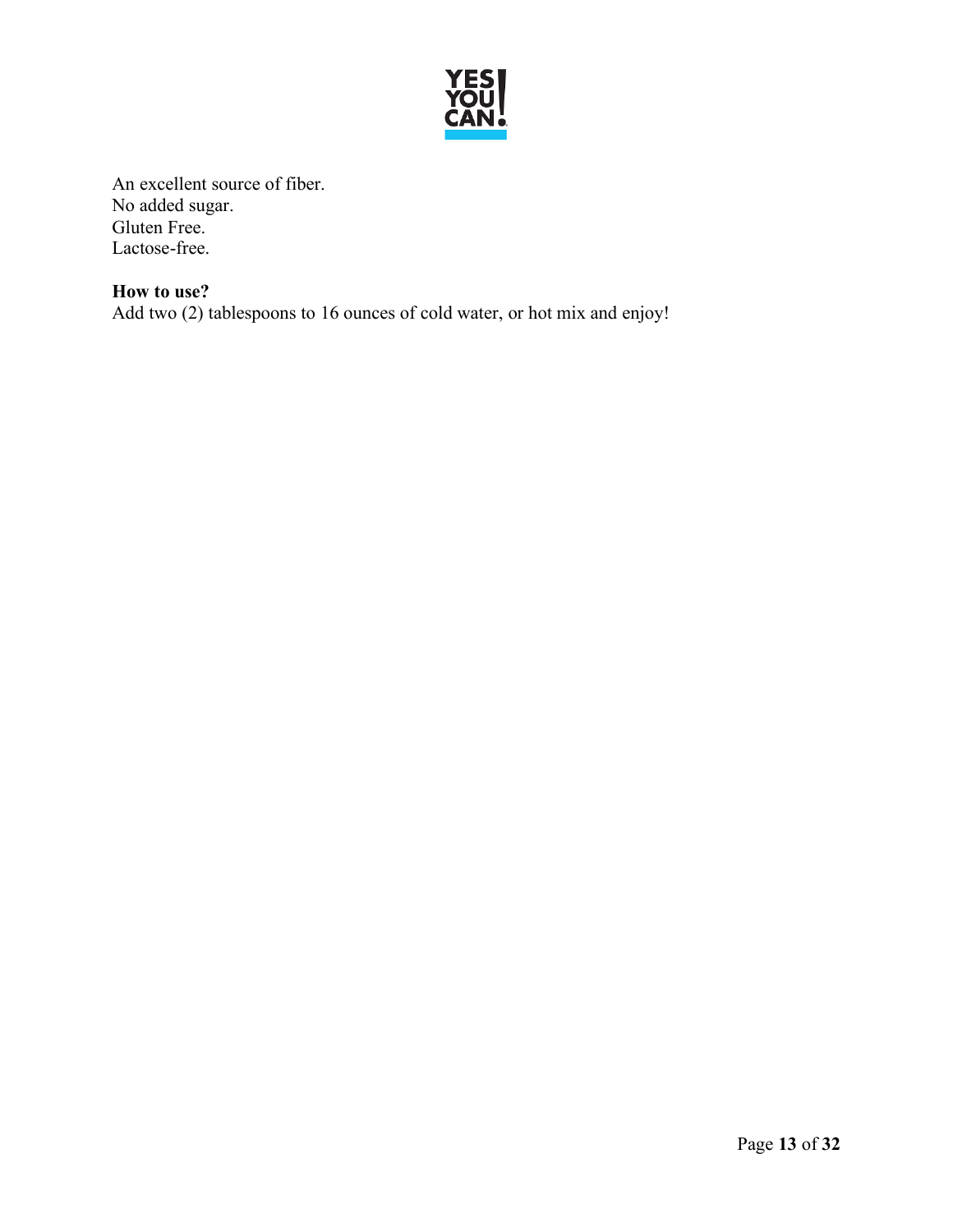

Order process

### **How can I place an order?**

To order you can click here [https://shop.yesyoucan.com/collections,](https://shop.yesyoucan.com/collections) you can also order it through Amazon, Walmart or by calling 1.888.988.5515

### **Can I have a payment plan?**

Yes, you can join our wonderful VIP program and have the 10% discount and you also have the possibility to buy it in installments through Shopify

### **How does the VIP program work?**

With our VIP program you will be focused on reaching your goal without worrying about your products, since you can receive it automatically every month. You also have 10% DISCOUNT and FREE shipping on all your monthly orders (No minimum purchase amount).

### **What I need to be a VIP Customer?**

You only need your desire to start, being a VIP member has no cost and you will receive your products monthly at your door automatically with FREE SHIPPING AND 10% DISCOUNT (NO MINIMUM AMOUNT). To become a VIP member and enjoy all member benefits, you must enroll in the monthly auto-renewal program to follow its transformation or maintenance process. CALL US TODAY AT 1-888-988-5515.

**I want to remain a VIP but I no longer want to receive automatic shipments; What can I do?** In order to make changes to your order, you must notify us at least 2 business days before the scheduled date for the shipment of your order. Click here to learn more about how to make changes to your VIP Membership. (ADD LINK) dial us at 1-888-988-5515

### **How far in advance should I notify you of any changes to my order if I am a VIP member?**

In order to make changes to your order, you must notify us at least 2 business days before the scheduled date for the shipment of your order.

Click here to learn more about how to make changes to your VIP Membership. (ADD LINK) dial us at 1-888-988-5515

### **What happens if I decide not to sign up for the VIP Membership? Can I make one-time purchases every month?**

You have the option to make one-time purchases of your product every month, without becoming a VIP Member, and enjoy free shipping on orders over \$50

### **Once I place my order, how long will it take to receive my package? How is it sent?**

All our orders are delivered between 2 to 5 business days from the date the order is processed. within the 48 contiguous states, and up to 10 business days in Alaska.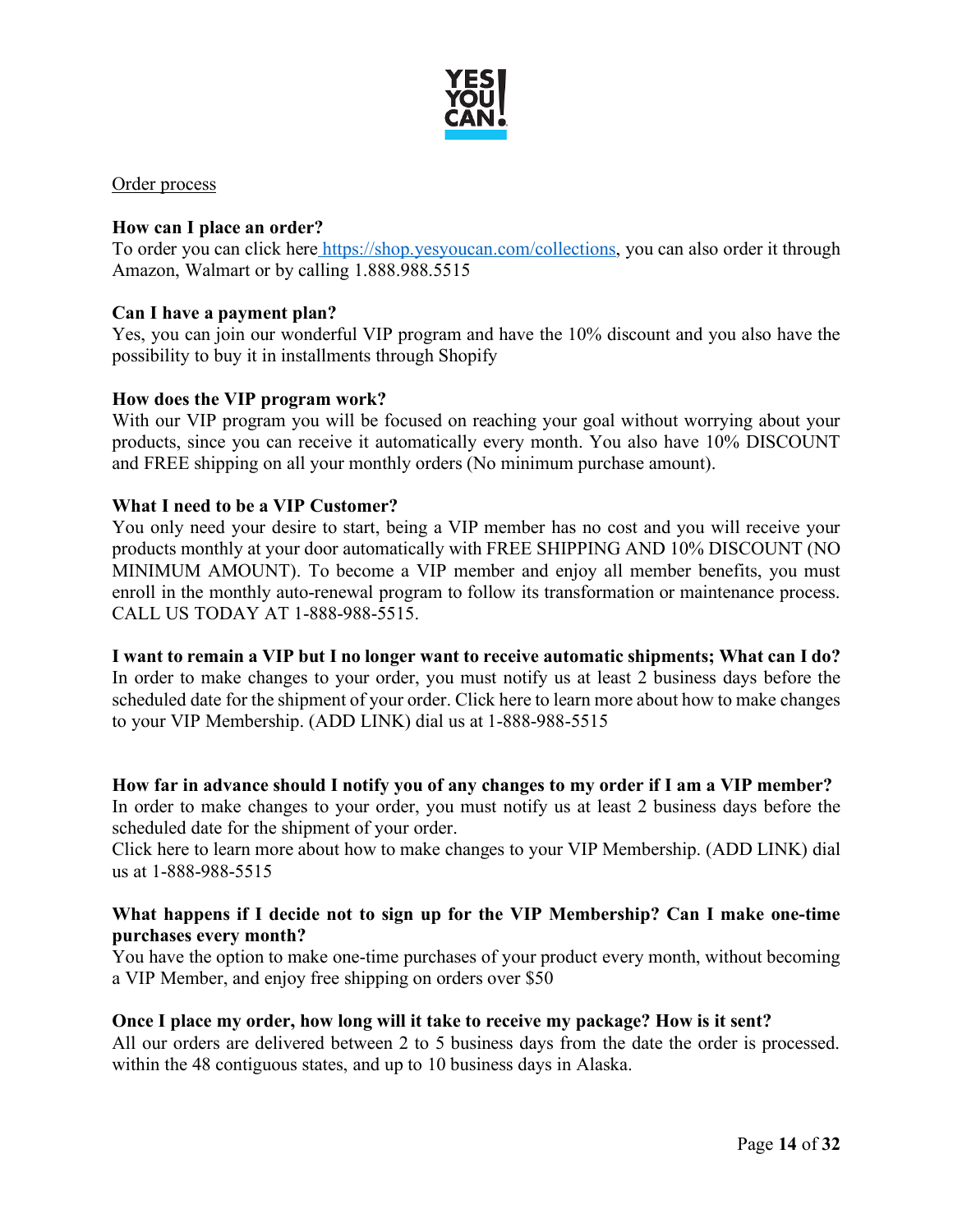

Orders are shipped with a verified tracking number for online tracking on FedEx or USPS. Orders received over the weekend may not be processed for shipment until Monday morning, except on domestic holidays.

### Warranty, Returns, and Cancellations

### **What is the Platinum guarantee?**

We are sure that you will love our products, but for any reason you want to return any Yes You Can! within 45 days after the day you received your shipment, you are eligible to receive a 100% refund (except for shipping and handling costs). For more information click (add RETURN policy link)

### **What is the return process like?**

Follow these steps to make your return quick and easy:

**Step 1** Call our Yes You Can! Customer Care Team at (888) 381-0992 or email Returns@yesyoucan.com to confirm that your purchase is covered by our Satisfaction Guarantee. Once confirmed, you will be provided with a return label to send back.

**Step 2** Secure all products you are returning in a box. If you are handling the return shipping cost independently, you will need to provide the Return Merchandise Authorization number and write it on the side of the return shipping label.

**Step 3** Ship the package to the appropriate address below. Be sure to save your tracking number. If there are any problems with the carrier, we will use this information to process your refund. The package must be postmarked within 45 days of receipt of shipment.

Yes You Can Return Address: 2001 Midway Rd #200, Lewisville, TX 75056

### **How can I cancel my VIP Program?**

If you would like to cancel your membership, please call 1-888-381-0992. One of our customer support representatives will help you through this simple process.

- Please note that to receive all membership benefits, including free shipping, you must remain in the program for at least three (3) months.

- If you need to cancel your Membership before your third consecutive monthly shipment, your payment method will be charged a cancellation fee of 24.99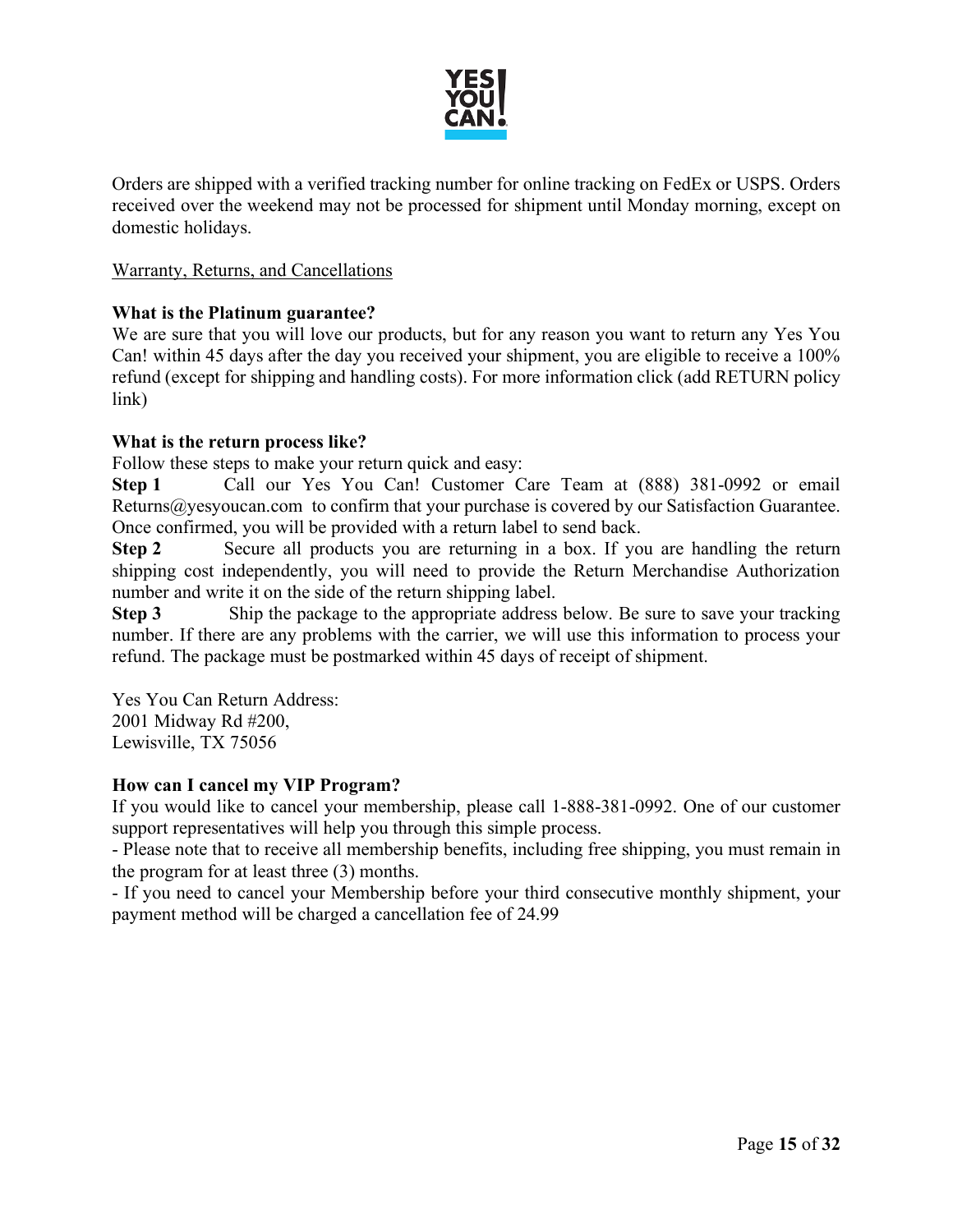

#### Products and Nutrition

### **When will I see results?**

Weight loss is an individual process that depends on your age, fitness, health, activity level, and the discipline you have to follow the plan. Every person is different, so every process and outcome will also be different. Results depend on the individual and may vary by person based on their metabolic and genetic makeup. Your success and the time it take for you to reach your goal will depend on a variety of factors, including your original weight, physical condition, focus, commitment, and responsibility. The process is individual; so don't compare yourself to others!

#### **How many pounds can you guarantee I'll lose in a month?**

Every person is different, so every process and outcome will also be different. Based on our customers' experience, on average, a person can lose 5 to 15 pounds in the 7-day detox program or 5 to 25 pounds in 30 days with the Transformation Kit. There are people who have lost more, others who have lost less. It all depends on the whole variety of factors mentioned above. Each result is different and varies by person.

#### **Can I buy the products individually (protein shakes, meal replacements, aloes, bars, booster)?**

All our products can be purchased in kits or individually. You can receive it month by month at the door of your house with FREE SHIPPING and 10% discount.

#### **Can you take Meal Replacement and Whey Protein at the same time?**

Yes, of course you can combine them and support your entire weight loss process, we even have a kit that allows you to have all the tools such as snacks and meals together, click her[e](https://shop.yesyoucan.com/collections/weight-loss-program-1/products/transformation-2-2-1-kit) <https://shop.yesyoucan.com/collections/weight-loss-program-1/products/transformation-2-2-1-kit>

#### **If I work overnight or early in the morning, which kit would be best for me?**

You can choose the one that best suits your lifestyle, so that your convenience would be ideal to have meal replacements along with your healthy snack. You will follow everything the same, your first meal of the day, it will be when you get up. That is: if you sleep from 7 am to 1 pm. At that time, it will be your first meal of the day (your breakfast).

#### **How soon can you guarantee that I will see results with the Transformation Kit?**

Every person is different, so every process and outcome will also be different. Results depend on the individual and may vary by person based on their metabolic and genetic makeup. Your success and the time it take you to reach your goal will depend on a variety of factors, including your original weight, physical condition, focus, commitment, and responsibility. Their process is individual; don't compare yourself to others!

#### **Can I gain muscle mass with Yes You Can?**

You can take our Whey protein which are 15 gr of high-quality protein that will help you tone your skin and muscles. If you want to gain muscle mass, you must complement it with strength exercises that help you achieve that goal.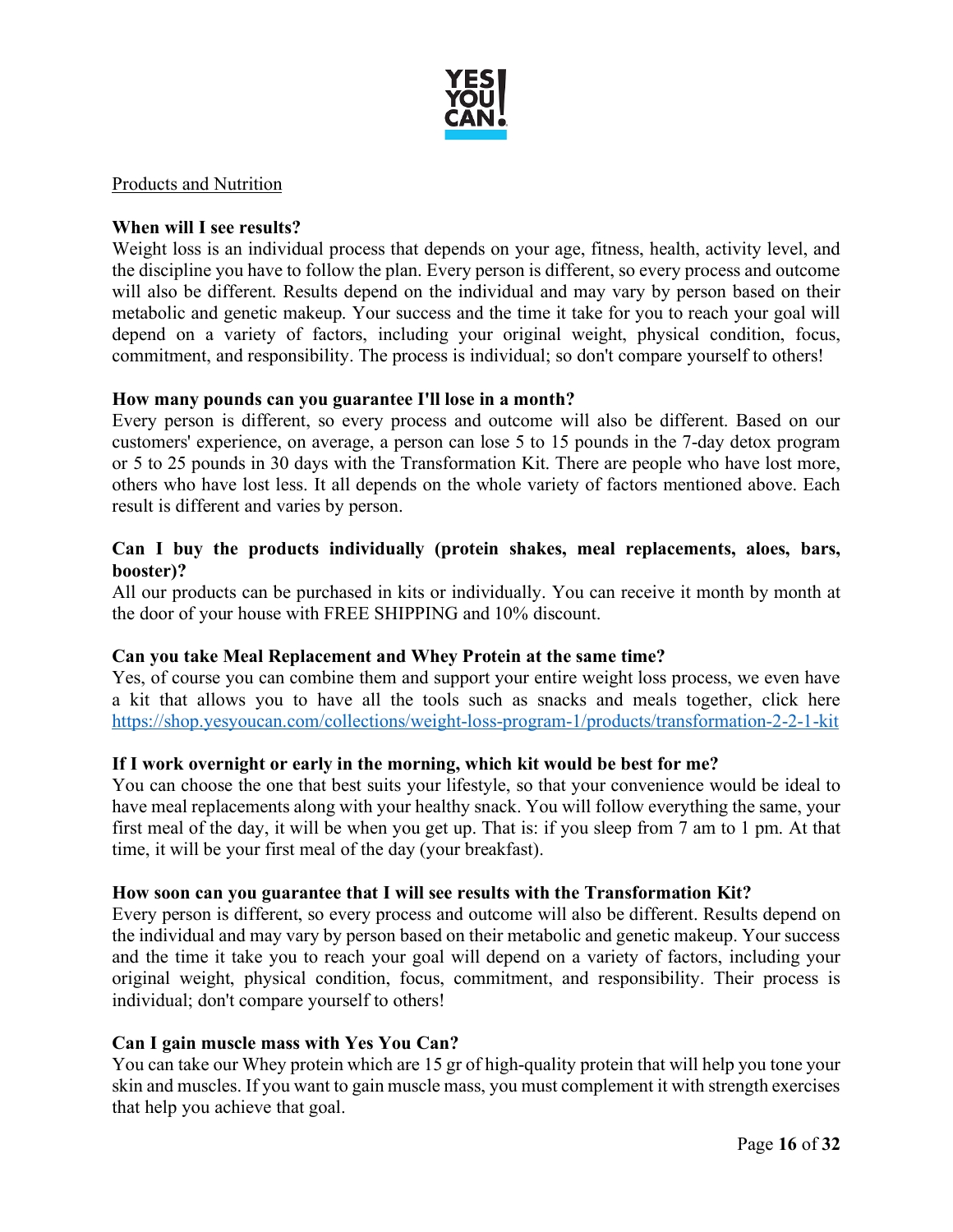

# **What makes the meal replacements of the Yes You Can! are they a healthy and satisfying meal?**

Yes You Can! Diet Plan Meal Replacements have all the protein, carbohydrates, fiber and fat your body needs to function properly, as well as over 21 essential vitamins and minerals that help your entire body system work more effectively, allowing you to lose weight effectively and healthily, while enjoying delicious flavors without after-taste.

### **What is the difference between Protein Shakes and Meal Substitutes?**

Protein Shakes have 15g of protein: This is why protein shakes are intended to be snacks. Meal replacements in the Yes You Can! ™ plan have all the essential nutrients, vitamins, and minerals to replace a meal (such as breakfast, lunch, or dinner). They also have 20g of protein.

### **Can I have meal replacements more than twice a day?**

You can substitute 2 of your 3 main daily meals with a meal replacement from Yes You Can! ™

### **What kind of protein is in the protein shakes and meal replacements of the Yes You Can! ™ plan?**

Yes You Can! protein shakes and meal replacements are made with whey protein, which is extracted from cow's milk, the good news is that we have our Meal Replacement Vanilla Vegan made from Plant-based pea protein: lactose-free and vegan friendly for lactose intolerant people.

# **Can I add fruit to my protein shakes as a snack?**

While you are in your process of losing weight, we recommend mixing your protein with water. If you are in maintenance or want to build muscle mass if you can add fruits following your nutrition plan.

### **What is the benefit of substituting a meal for a Meal Replacement?**

Our Meal Replacements are designed to give you instant, healthy food whenever you want and wherever you are. This will make it much easier to reach or maintain your ideal weight. 20g of protein, fiber, vitamins, and minerals. Tea saves calories, time and money, because each meal replacement costs \$2.40.

### **Are protein shakes and meal replacements the same serving?**

No. Protein Shakes are for snacks only, 15 grams of protein, so they are smaller serving size than the Meal replacement. 20 grams of protein. In addition, they have the right amount of carbohydrates and proteins that you need to consume in each of your daily snacks.

Meal Replacements are only to replace your main meals (breakfast, lunch, or dinner) and have all the nutrients, vitamins and minerals you need to meet the needs of a full meal. These should NOT be taken as a snack.

### **What is Detox and how does it work?**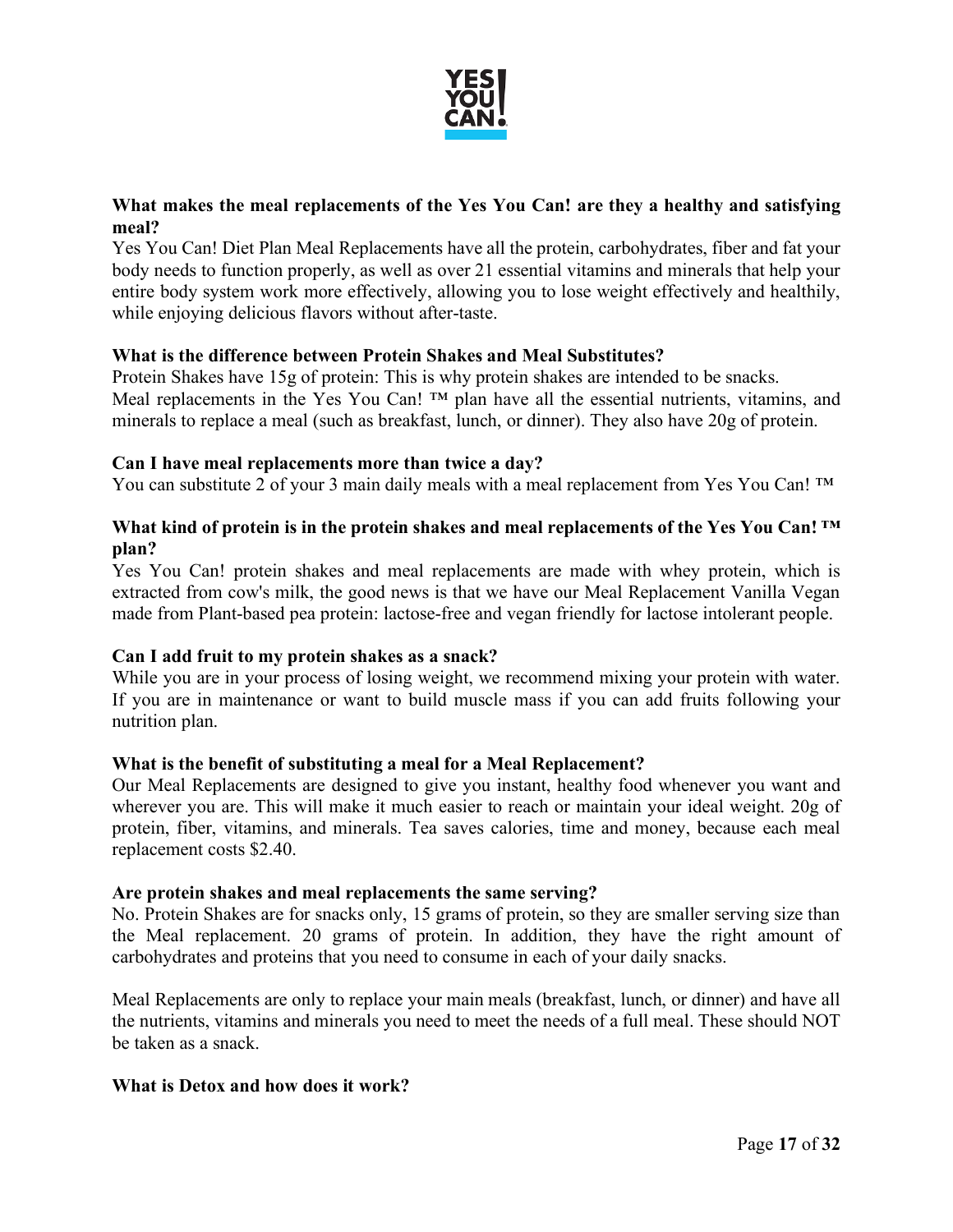

The Yes You Can! ™ Detox is a cleansing product that will help you get rid of excess toxins and impurities accumulated in your digestive system so that it works properly. The Yes You Can! ™ Detox Plan is used for 7 consecutive days, taking 1 pill in the morning and 2 in the evening.

### **Is it important to have a fixed schedule for taking detox pills?**

1 in the AM with your first meal 2 with your last meal of the day

### **Is it important to have a fixed schedule for taking the transformation kit pills?**

We encourage you to take the supplements in the morning, right after your first meal of the day.

### **Can I have carbs in the evening for dinner?**

Carbohydrates are not recommended at dinner following our nutrition guide.

Consume them during the day before 4 pm so you have time to burn those calories and use that energy. You can have a replacement meal for dinner, they provide you with a moderate and adequate amount following the guidelines of our plan.

### **Will I experience mood swings during my process?**

You might experience some anxiety at first. This is normal and happens to everyone when they are making changes to their nutrition. Fortunately, the Appetite Suppressant will help calm your anxiety and improve your mood and, together with the nutrition guide that allows you to eat more often and healthily, you will be able to overcome this period quickly. Remember that you should always consult your doctor before starting this or any diet program and consuming supplements.

### **What kind of foods can I eat in the Yes You Can! ™ plan?**

The food provided in the green column in the Traffic Light Guide. You can eat them frequently, but don't forget about the right portion sizes. YES you can eat corn tortillas, rice, whole grain pasta, sweet potato, potatoes, oatmeal, wheat bread, fruits, banana and all good carbohydrates.

### **Can I take protein shakes or meal replacements if I suffer from diabetes?**

One of the main benefits of our protein shakes is that they have no added sugar, which could make them suitable for people with diabetes. However, we recommend that you consult with your doctor before starting this or any other diet program and taking any nutritional supplements.

### **Is the sodium content in protein shakes and meal replacements appropriate for someone suffering from hypertension?**

The recommended daily intake of sodium is 2000 mg per day. Our Protein Shakes as well as our Meal Substitutes have an adequate amount of sodium that takes into account this recommendation. Remember that you should always consult with your doctor before starting this or any diet program and/or taking nutritional supplements.

# **Can I use the Yes You Can! ™ diet plan if I suffer from any medical condition?**

You should always consult with your doctor before starting this or any diet program and/or taking nutritional supplements.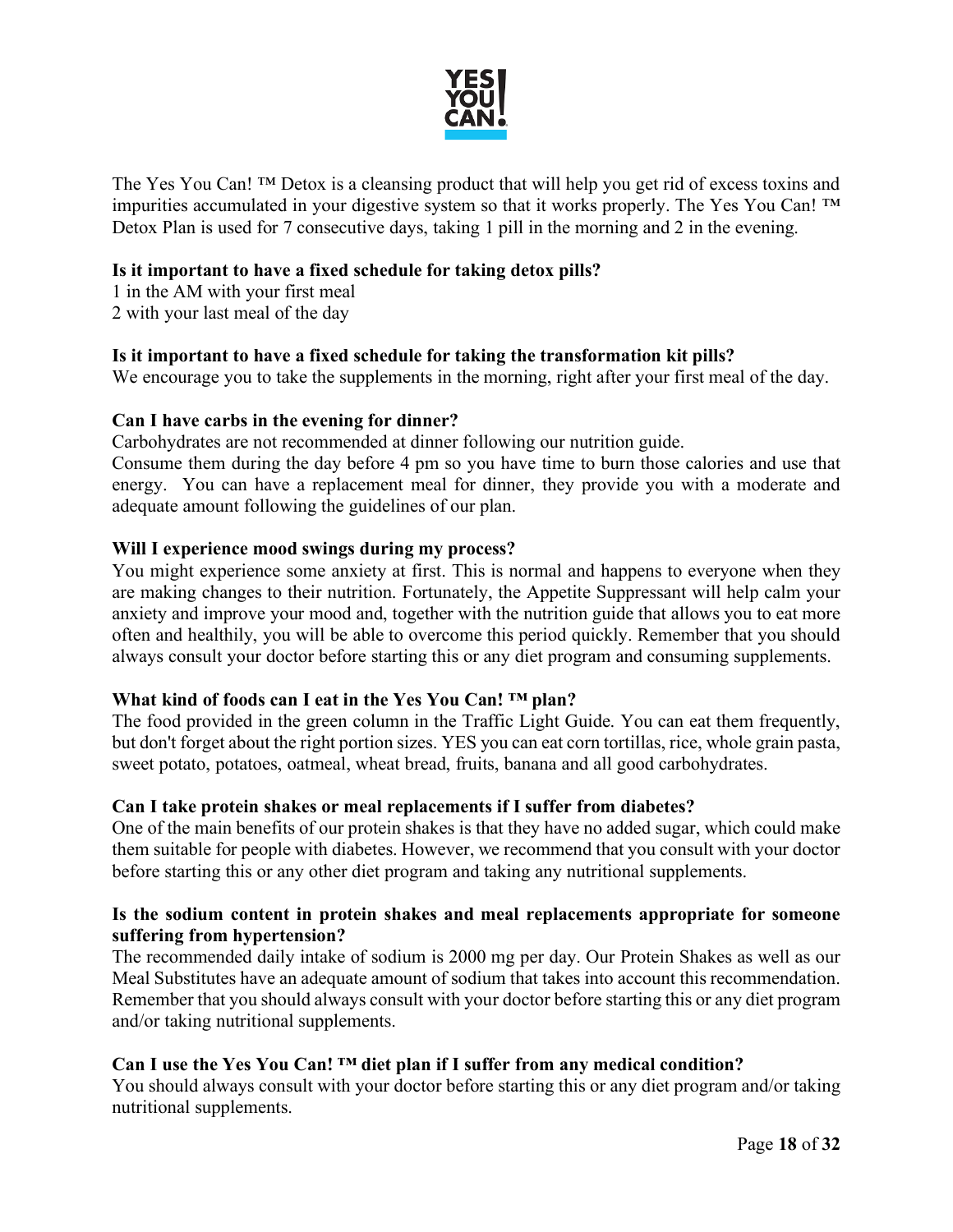

### **Will I have to quit alcohol?**

We recommend avoiding alcohol at first, with the Yes You Can! ™ diet plan you will learn the right portions and the best options for alcohol consumption.

### **Should I avoid carbohydrates?**

Absolutely not! We want you to eat good carbohydrates from the green list of the traffic light diet (Oatmeal, Corn tortillas, sweet potato, banana, brown rice, cassava, whole wheat pasta, rye bread)! While advertising and media have focused a lot of attention on low-carb diets and products, when it comes to successful long-term weight loss, the key is not to limit carbs or fats, but to know how much and when to eat. By focusing on quality and quantity, you don't need to avoid entire food groups, buy special low-carb products, or give up the foods you like.

### **What emotional support is offered in the Yes You Can! ™ plan?**

Since the Yes You Can! ™ plan is based on Alejandro Chabán's own personal experience to overcome obesity, anorexia, and bulimia, we have a deep understanding of the emotional roller coaster that can overwhelm us while losing weight. Therefore, this is the only plan created to help you have a balance between your diet, your physical activity, and your emotional health. We want to help you nourish your body and mind with the right ingredients that will support your successful transformation.

### **How many flavors of Aloe Vera do you have?**

3 different flavors: hibiscus flower, pineapple, mango

### **What are Aloes made of?**

All of our aloe vera powders are made from an organic aloe leaf powder with natural flavorings with no added sugar or caffeine. They are also vegan and free of artificial preservatives.

### **Does aloe vera contain sugar?**

No, it has no sugar! Aloe powders are naturally free of gluten, soy, sugar, dairy, and caffeine. They are also vegan and free of artificial preservatives.

### **Can I use more than one tablespoon of aloe in my drink?**

You can use as much or less depending on the taste you want.

### **Can I drink aloe vera all day?**

All day and night. The more you hydrate the better.

### **What are some of the benefits?**

Diuretic Promotes proper hydration, and with its continuous use also provides the following: Supports the body's natural cleansing process. Supports healthy digestion and regularity Provides antioxidants and supports the immune system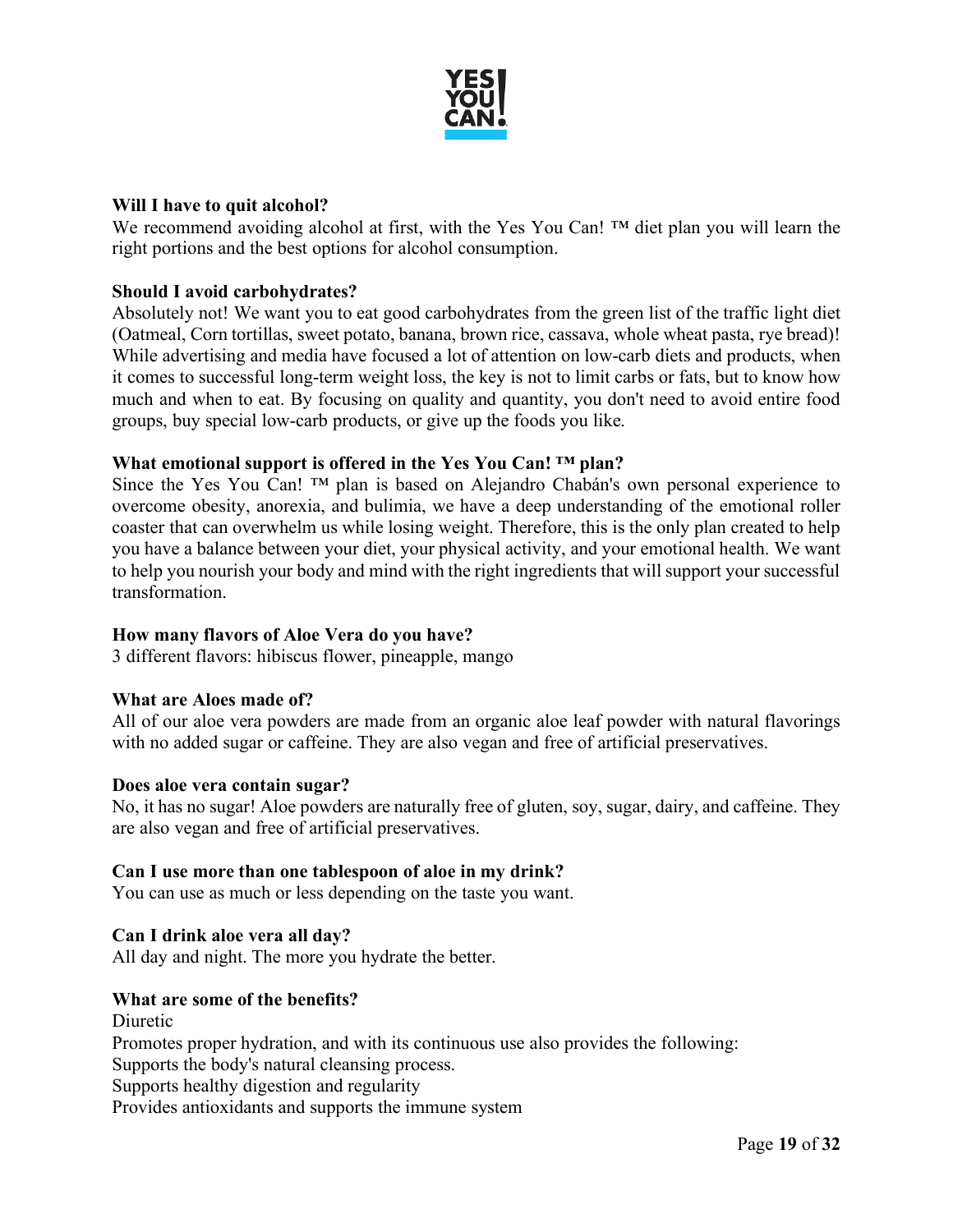

### **How many types of Boosters or Enhancers are there?**

3 types: CelluFit, High Energy and Pure Fiber How are Shake Boosters used? Just add a tablespoon to your Yes You Can! Protein Shake or your Yes You Can! Meal Replacement. It can also be used in green juices

# **Will it make my shake taste different?**

All shake boosters are neutral and odorless in color and flavor so as not to change the look and flavors of your favorite Yes You Can! Shakes.

### **Can I use more than one in my shake?**

You can mix 2, 3 or even all if you want

**How many times a day can I use it in my shake?**

As many times as you want.

**Is it sugar-free?** All our shake boosters are sugar-free

# **What are some of the benefits?**

With continuous use:

CelluFit Increasing collagen levels can help maintain smooth skin Supports hair and nail growth. Biotin is important for supporting energy levels.

High energy Helps increase metabolism Antioxidant May help increase your ability to burn fat

Pure fiber Helps improve digestion Helps maintain regularity. Helps support weight loss (when combined with a healthy diet and exercise)

# **How much caffeine is allowed per day?**

According to the latest Dietary Guidelines for Americans from the Department of Agriculture, up to 400 mg of caffeine a day — the amount contained in two or four 8-ounce cups of coffee — can be part of a healthy diet for adults.

Up to 400 milligrams (mg) of caffeine a day appears to be safe for most healthy adults. That's about the amount of caffeine contained in four cups of coffee, 10 cans of cola, or two energy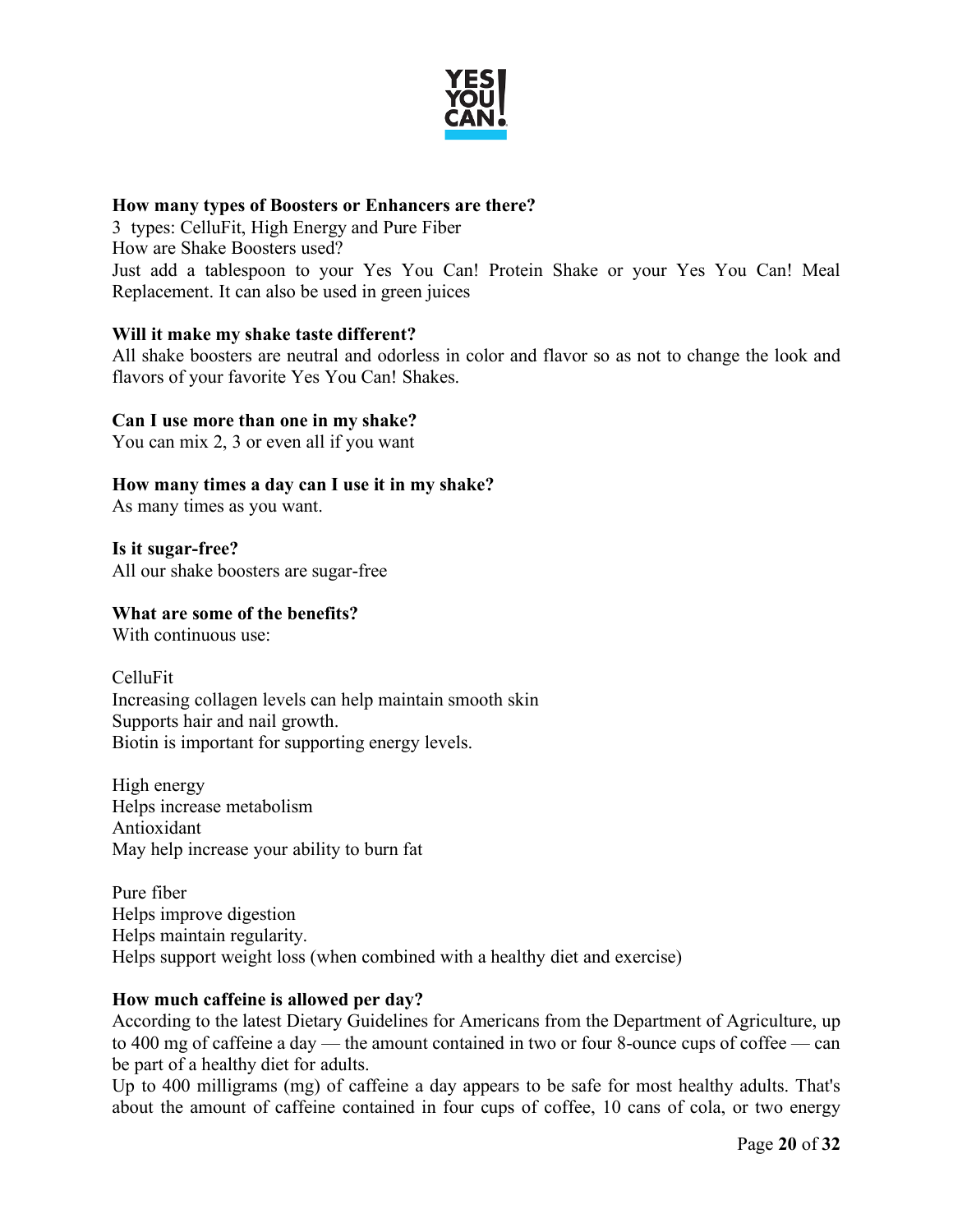

drinks. Keep in mind that the actual caffeine content in beverages varies greatly, especially among energy drinks.

### **How much caffeine does HighEnergy have?**

One scoop of High Energy contains 150 milligrams of caffeine (mg)

### **How much caffeine does Slim Down have?**

One capsule of Slim Down contains 100 milligrams of caffeine (mg)

### **How much caffeine does the Pre Workout have?**

A measure of PRE WORKOUT contains 150 milligrams of caffeine (mg)

### **Can I add milk to my Meal Replacement? Or Whey protein?**

If you are losing weight only add water, if you are in maintenance, you can add almond milk without sugar. With milk you would add more cost to your smoothie, more calories, and more time. Our smoothie is designed to be mixed with water and has the delicious taste and nutrients necessary to reach your goal.

### **Can I add fruits to my Meal Substitute? Or Whey protein?**

You can, only add more cost to your smoothie, more calories, and more time. Our smoothie is designed to be mixed with water and has the delicious taste and nutrients needed to reach your goal.

### **What is the difference between high energy and pre workout?**

The high energy of ta prolonged energy throughout the day, the preworkout gives you a boost of energy during the training time (2 hours approx)

### **Can I consume YES YOU CAN! if I suffer from cholesterol?**

100% you can consume our natural supplements. They are made from natural ingredients and without added sugar. Gluten Free. We recommend always consulting with your doctor.

### **Can I consume YES YOU CAN! if I suffer from blood pressure?**

100% you can consume our natural supplements. They are made from natural ingredients and without added sugar. Gluten Free. We recommend always consulting with your doctor.

# **Can I consume YES YOU CAN! if I suffer from thyroid?**

100% you can consume our natural supplements. They are made from natural ingredients and without added sugar. Gluten Free. We recommend always consulting with your doctor.

### **Can I consume it if I have bariatric surgery?**

100% you can consume our natural supplements. They are made from natural ingredients and without added sugar. Gluten Free. We recommend always consulting with your doctor.

### **Can I consume it if I have stress?**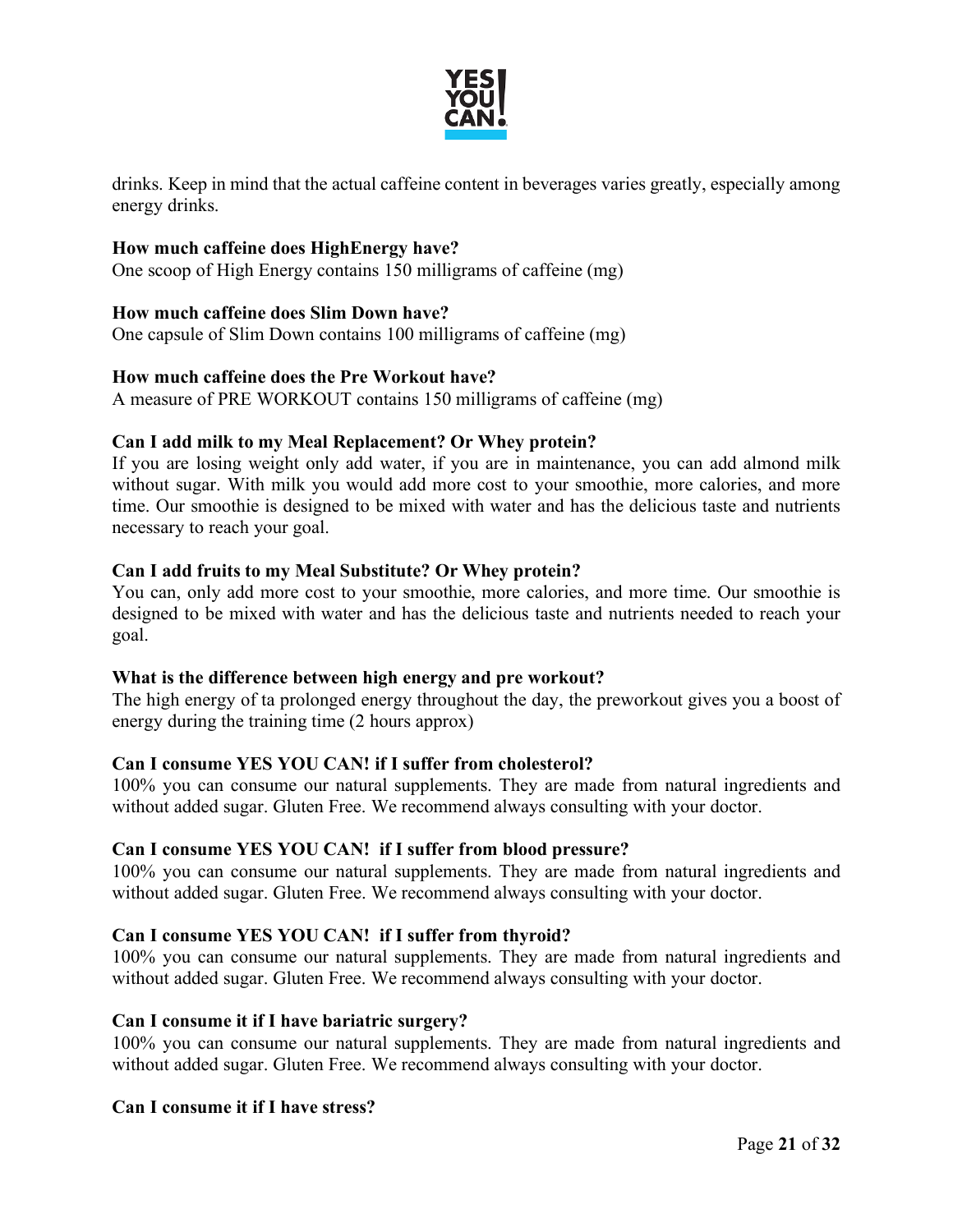

100% you can consume our natural supplements. They are made from natural ingredients and without added sugar. Gluten Free. We recommend always consulting with your doctor.

### **Can I consume it if I have type 2 diabetes?**

100% you can consume our natural supplements. They are made from natural ingredients and without added sugar. Gluten Free. We recommend always consulting with your doctor.

### **Can I consume it if I have hypertension?**

100% you can consume our natural supplements. They are made from natural ingredients and without added sugar. Gluten Free. We recommend always consulting with your doctor.

### **Can I consume it if I have bariatric surgery?**

100% you can consume our natural supplements. They are made from natural ingredients and without added sugar. Gluten Free. We recommend always consulting with your doctor.

### **Can I consume it if I am breastfeeding?**

100% you can consume our natural supplements. They are made from natural ingredients and without added sugar. Gluten Free. We recommend always consulting with your doctor.

### **How many bars can I eat per day?**

We suggest 2 protein bars following your 2-2-1 nutrition plan. Whether you are in DETOX PHASE, in TRANSFORMATION PHASE losing weight or in the MAINTENANCE PHASE.

### **What allergens and ingredients of YYC products!?**

If you are aware that you have a food allergy or intolerance, keep in mind when selecting your snacks and smoothies and check the ingredients to avoid products that contain something you may be sensitive to.

### **What are Probiotics Colon Optimizer?**

The probiotics found in our Colon Cleanser is BACILUS COAGULANS. Bacillus coagulans is a type of bacteria. It is used as "beneficial" bacteria similarly to Lactobacillus and other probiotics. Some people use Bacillus coagulans to treat irritable bowel syndrome (IBS), diarrhea, gas, respiratory infections, and many other conditions; although there is no good scientific evidence to support these uses.

Bacillus coagulans produces lactic acid and because of this, it is often misclassified and called lactic acid bacteria just like Lactobacillus. In fact, some commercial products containing Bacillus coagulans are marketed as Lactobacillus sporogenes or "lactic acid bacteria that form spores." Unlike lactic acid bacteria such as lactobacilli or bifidobacteria, Bacillus coagulans forms reproductive structures called spores. Spores are actually an important factor in being able to differentiate Bacillus coagulans from lactic acid bacteria.

### **Should I take a multivitamin?**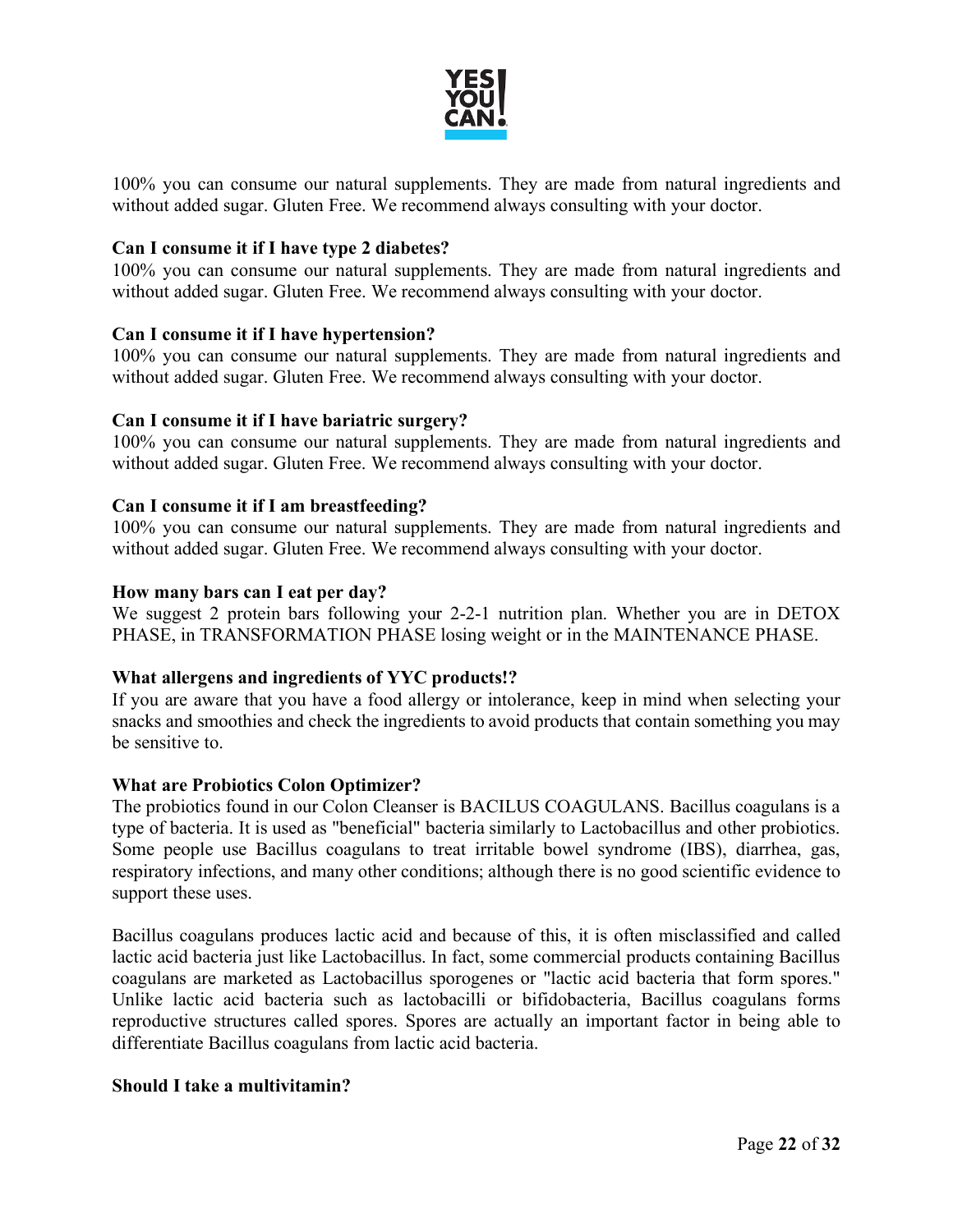

A minimum daily one is always recommended. The main function of a multivitamin is to provide the body with the nutrients it needs each day. Ideally, you should consume all the necessary nutrients through the diet, but a vitamin and mineral supplement helps to make up for any possible deficiency in the diet.

### **What other products does YYC offer! to complement my Program?**

YYC! offers a variety of products to enhance your program, meal replacements, YYC! Snacks, Shake boosters, supplement capsules, hydration aloes.

### **Is it okay to consume shakes or snacks after the expiration date?**

It is better to consume YYC products! before the expiration date for optimal nutrient quality, taste and overall food safety. The vitamins and minerals in the products can lose potency over time. Call us and we can help (1-888-988-5515)

### **Which products do not contain gluten?**

Gluten is a protein found in some cereals such as wheat, barley and rye that can cause adverse health effects in people with celiac disease or gluten intolerance. YYC! offers Shakes, bars and snacks that are certified gluten-free with the Gluten Free Certificate.

#### **Can I skip snacks?**

It is important to eat all of your meals and snacks and full servings. Each meal is scientifically formulated with the right balance of carbohydrates, proteins and fats that helps promote a balanced and successful diet.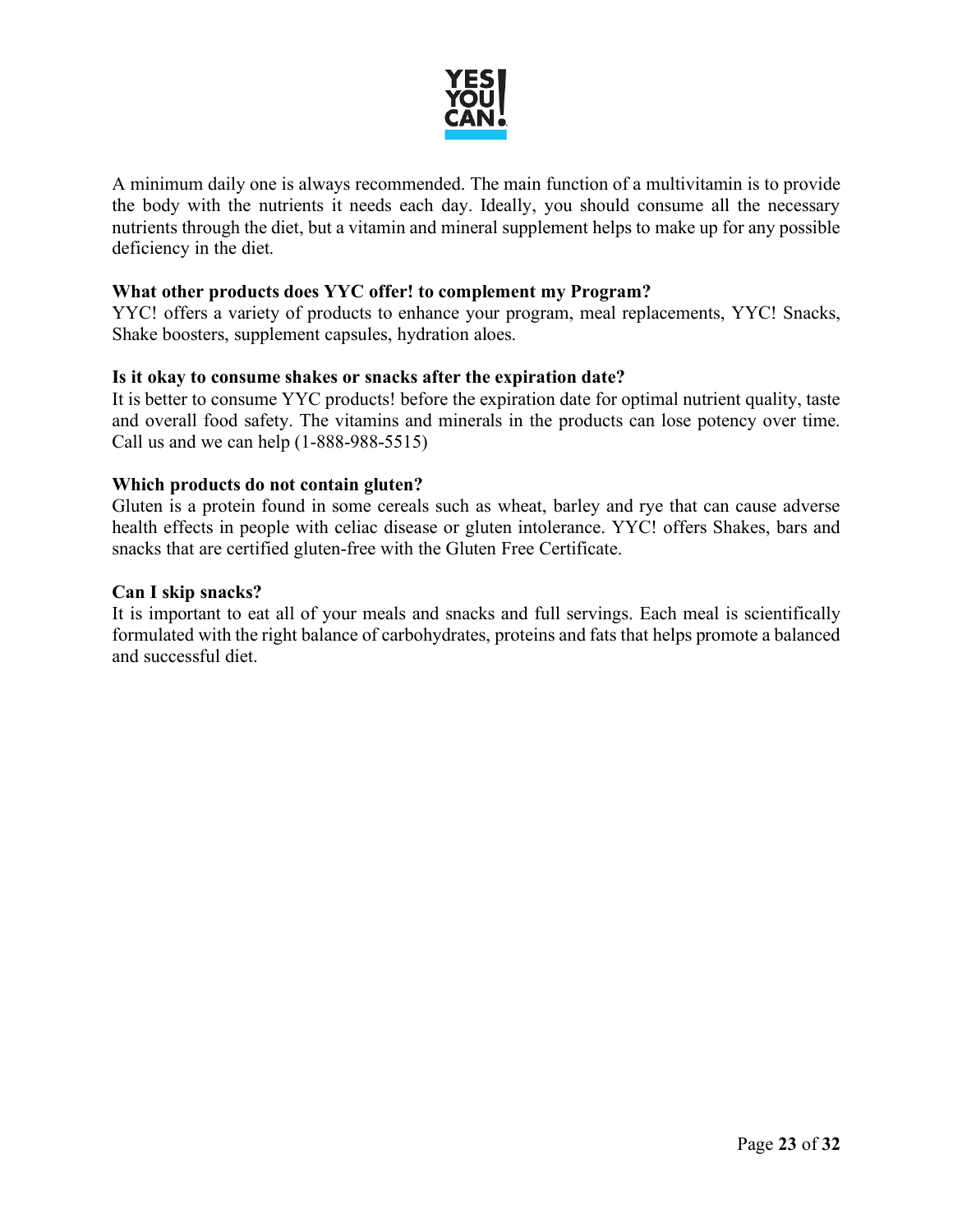

# DIET MEALS and SUPPLEMENTS FAQS

### **What is the best meal replacement?**

Yes You Can! Gluten-free, no added sugar, and clinically proven meal replacement.

# **What is the difference between YYC protein shakes! and YYC meal replacements!**

Protein shakes have 15g of protein. They replace a snack.

Meal replacements have a higher amount of healthy carbohydrates and 20g of protein. They replace a full meal.

### **If I add oatmeal to my protein powder, is it considered a meal replacement? Can I do that?**

Yes, you can. You can also add fruits to the protein shake.

### **Can I substitute a meal for a shake?**

Yes, you can. If you are reaching your healthy weight, you can replace 2 meals daily by following the 2-2-1. If you are in the maintenance phase you can replace 1 meal daily following the 1-2-2.

### **Can I add fruits to my protein shakes?**

It depends. If you want to replace a meal, yes. If you want to lose weight and take it as a healthy snack, you do not need to add fruits or almond milk. However, if you are building muscle mass, you can.

### **When should I take my pre-workout?**

Take it for weight training and cardio. Follow the directions on the package.

### **Can I consume more protein per day than indicated in my diet plan?**

Yes, but only an additional serving, no more than 6 ounces.

### **Is it better to eat after training or have a protein shake?**

Shakes or protein bars are convenient. It is your choice. Follow your meal plan based on your goals.

How long after my workout should I take my meal or shake or protein bar? You can eat immediately after your workout, no later than one hour later.

### **What can I drink for energy?**

Drink your pre-workout drink. Apart from that, you can also add our high energy shake booster to our YYC! Meal Replacement or YYC! Protein shake.

### **Do I have to have a protein shake after training?**

It depends on your goals. It depends on when you last ate. The rule of thumb is to eat 5 times a day. Eat every two and a half hours/three hours (2.5 hours/3 hours).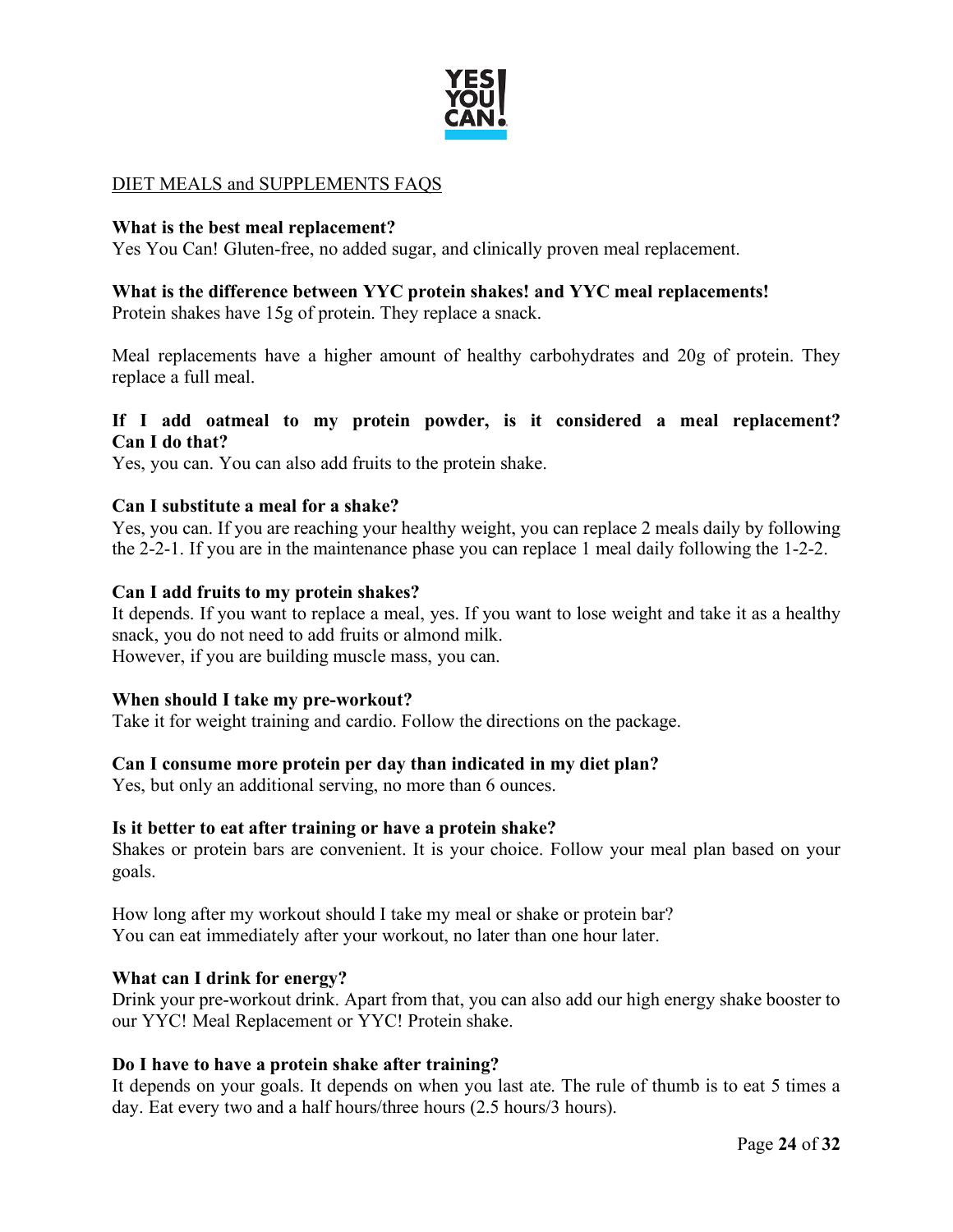

### **What do I do if I have a craving for chocolate?**

You can try our amazing protein bars, protein shakes. You can try chewing the chocolate protein powder until it turns into a thick paste (like a tootsie roll).

### **In relation to the previous question, what else can I eat to satisfy my cravings?**

Try taking our protein snacks. Drink water and hydrate with the Aloe Vera drink mix.

### **Can I eat peanut butter?**

You can only eat peanut butter as part of your healthy fats (thumb) by following our nutrition guide. Or you can eat peanut butter in your maintenance phase.

### **Can I eat quinoa? How much?**

Yes, you can substitute quinoa for a carbohydrate serving of the same amount indicated in your plan.

#### **Can I eat frozen or canned vegetables?**

Yes, frozen vegetables are fine. Canned vegetables are not, as they are full of sodium.

#### **Does it matter what time I take my supplements?**

Follow the instructions for each supplement.

#### **Should I take creatine?**

You can, but it's not necessary.

### **Can I add the Aloe Vera drink mixture to my water?**

Yes, the hydration aloe vera, without calories and without sugar, is fine to add it to your water to give flavor to your green juice and sparkling water. You can also make gelatin, popsicles and include it in your desserts for the whole family.

### **Can I add milk, almond milk or soy milk to my YYC smoothies!**

Use only water.

### **Is there any kind of cereal I can eat?**

Oatmeal following your plan and your nutrition guide.

#### **Can I eat fruits/nuts?**

Yes, as part of your meals when the plan recommends it. Remember, depending on your goals, and the right quantity and quality (no salty) sometimes fruits are too high in sugar, and nuts are too rich in fat.

\*You can take a minimum of fruits and nuts only if it is indicated in your plan.

### **Does it matter if my meat is cooked poorly made or well done?**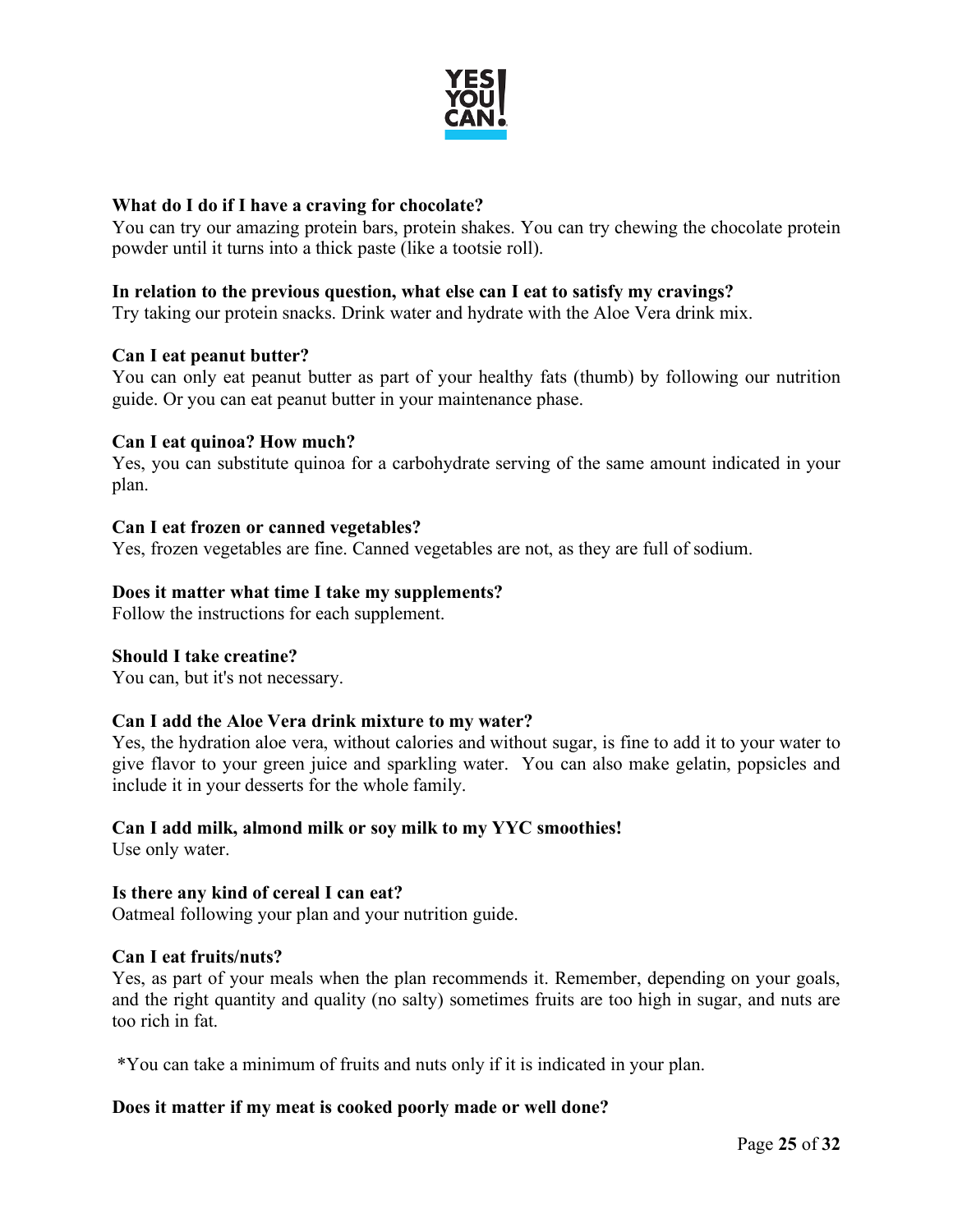

It makes no difference.

# **What can I cook/marinate my chicken/fish/meat breast with?**

You can use black pepper, red pepper, cayenne pepper, sea salt in small quantities, garlic powder, lime or low-sodium hot sauce.

# **Is a cheat meal a replacement for one of my meals?**

Yes, you can replace one of your meals (whether it's breakfast, lunch, or dinner, no matter which one) for a single cheat meal (lunch or dinner, no matter which) with only one cheat meal per week as stated in your plan. A cheat meal is NOT an additional meal. Remember to take your carbohydrate blocker 20 minutes before.

### **Do I have to make cheat meals?**

No. However, we suggest that you satisfy your cravings during the times you cheat meals because towards the end of your program you will not have the opportunity to eat cheat meals.

### **Can I have a dessert with my cheat meal?**

Your cheat meal should not exceed 600 calories.

# **Can I take the Carb Blocker with the cheat meal?**

Of course, excellent idea

### **Can I eat anything on my cheat meal?**

No, a cheat meal is a meal within your diet plan, not an additional meal to the plan.

You can eat the foods you want, in a single session, anything less than 600 calories. Do not exceed 600 calories. Absolutely no alcohol.

Fast foods of less than 500 calories (Examples of cheat meals):

Breakfast

McDonald's: McMu%n egg with Canadian bacon + 1 McDonald's Hash Brown + Small black  $\text{cofree} = 455 \text{ calories}, 21 \text{g fat}, 6 \text{g saturated fat}$ 

Wendy's: Artisan Egg and Cheese Sandwich + Large Vanilla Ice Cream Coffee Without Sugar = 380 calories, 22g of fat, 11g of saturated fat.

Subway's: Sunrise Subway Melt + Peach Pizazz Fruizle Express small = 330 calories, 8g fat, 3g of saturated fat

Panera Bread Strawberry Granola Parfait + Small Latte w/ 2% Milk = 430 Calories, 16g of fat, 7g of saturated fat

**Lunch**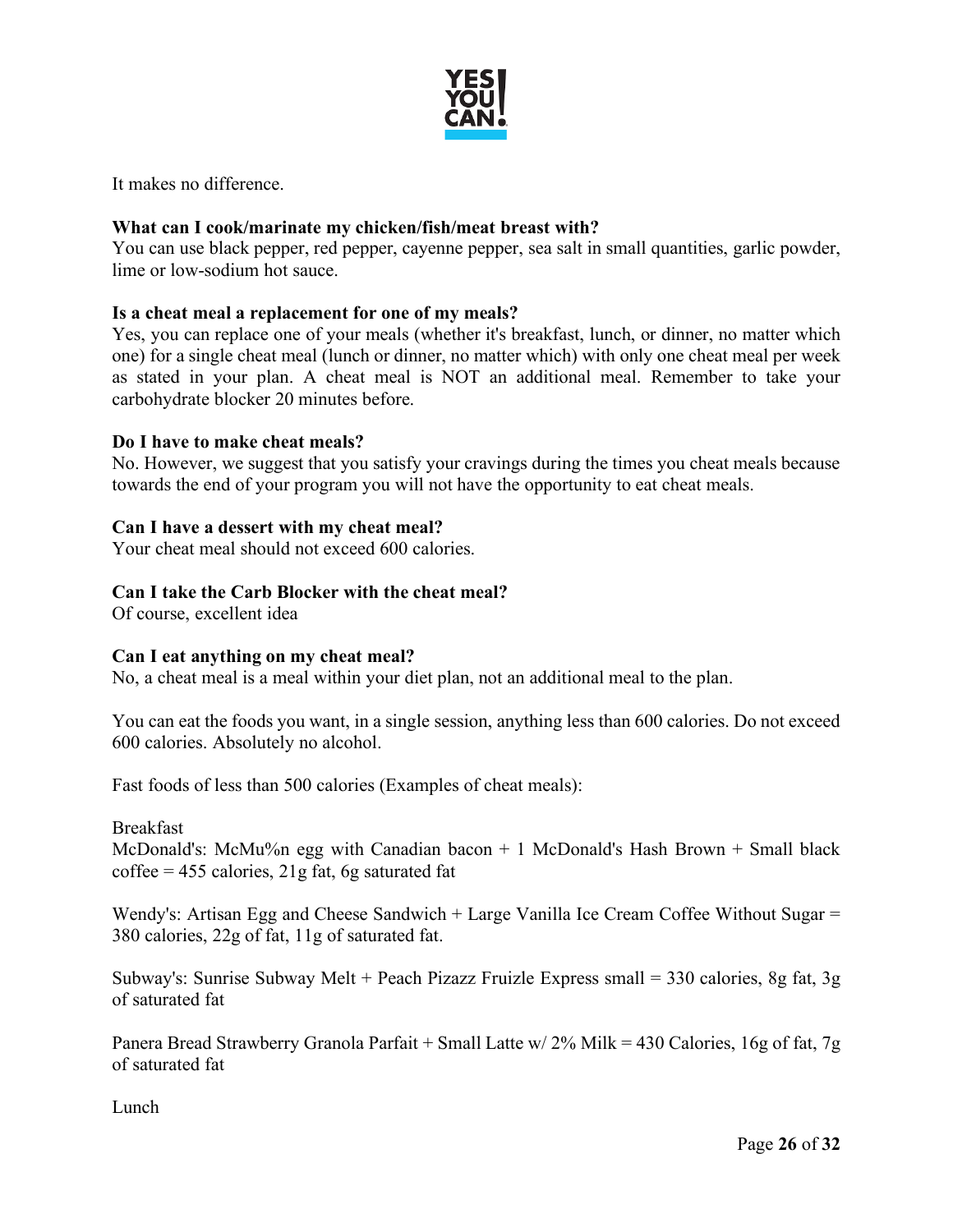

KFC: Barbecue sandwich with honey + mashed potatoes with KFC sauce + large water =  $420$ calories, 10.5 g fat, 2.5 g saturated fat

McDonald's Burger + McDonald's Small Fry + Large Water = 490 Calories, 20g Fat, 5g of saturated fat

Taco Bell: Fresh Chicken Soft Tacos + 16 0z Classic Limeade Sparkler = 460 Calories, 7g Fat 2.5 saturated fat

Wendy's: Jr. Burger + Mandarin Oranges + Jr. Vanilla Frosty = 470 Calories, 12g fat, 6g of saturated fat

Subway: 6 Sandwich Roast Beef Sandwich + Apple Slices + Natural Strawberry Yogurt =  $465$ calories, 6g fat, 1.5g saturated fat

Panda Express: 2-piece dish with mixed vegetables, chicken with green beans + egg roll with chicken = 470 calories, 21 g fat, 5.5 g saturated fat

Dinner

KFC: Original Recipe Chopsticks + KFC Potato Salad + Big Water = 460 Calories, 25g Fat 5.5g saturated fat

Taco Bell: Fresco Chicken Burrito Supreme w/ Chicken + Mexican Rice + Water = 460 calories,11 g fat, 3 g saturated fat

Panda Express: Panda Bowl w/ mixed vegetables and orange chicken = 470 calories, 20.5 g fat, 3.5 g saturated fat

Panera: Half Chicken Salad with Fuji Apple + Low Fat Vegetable Soup with Pesto + Pepsi Normal Light = 420 calories, 19 g fat, 4 g saturated fat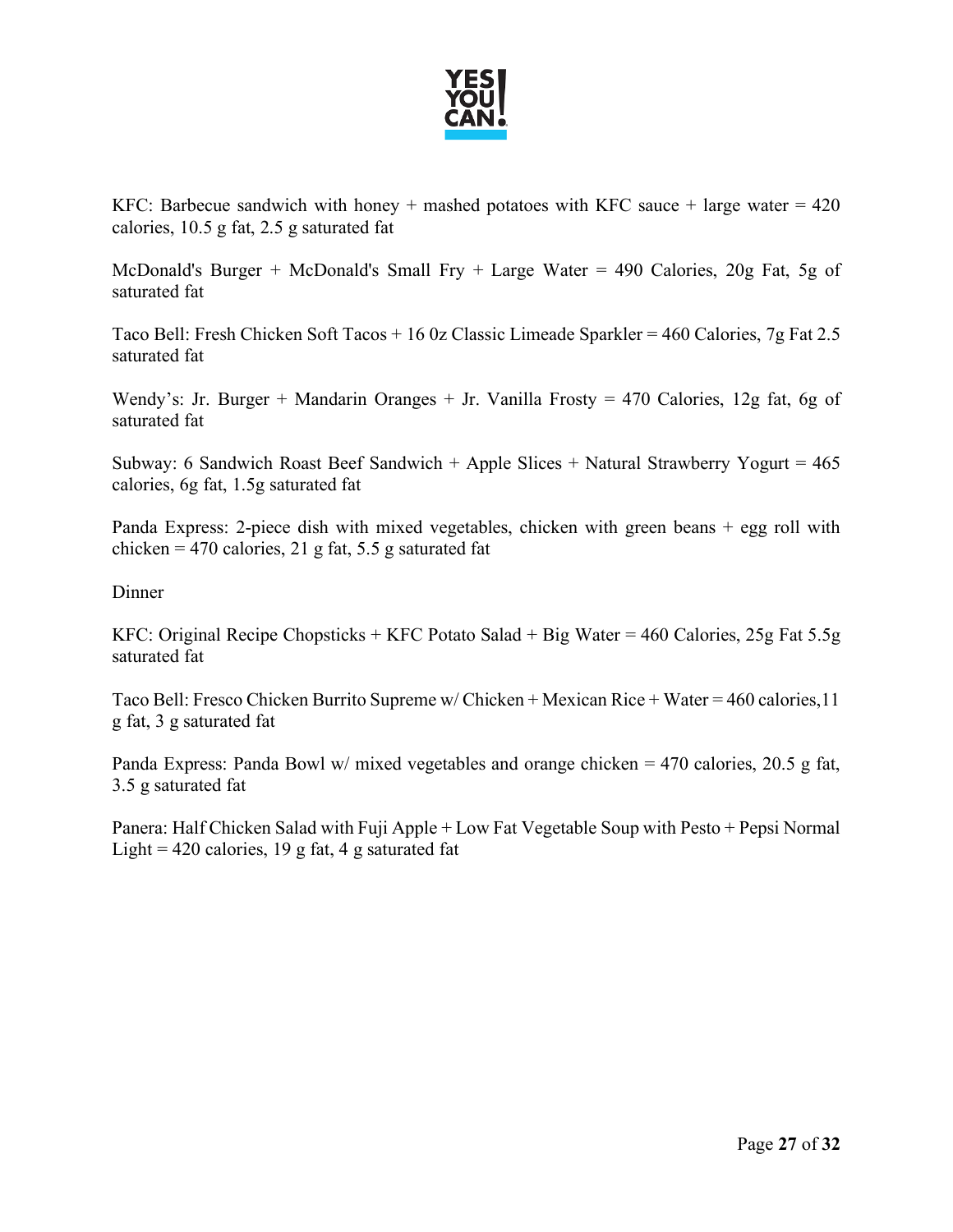

# GENERAL/MISC, CARDIO, WORKOUTS, MEALS AND NUTRITION PLAN

### **Can I post my nutrition plans, workout plans, and cardio plans on Facebook, Instagram, Twitter, or any other social media website or app?**

You can take photos and post photos of your food, products, movement routine and share it with everyone. Remember that each person has a different process depending on their current phase. Don't compare yourself to others.

### **Am I on the YES YOU CAN! Team?**

Yes. You're on the Yes You Can! team and you belong to the YYC Community! You can advertise it all you want. You can find our family group YES YOU CAN! FAMILY GROUP on Facebook and follow our social media accounts.

#### **Can I drink alcohol?**

No, not at any time during your program. Alcohol is in the red column and will affect your progress.

# **Can I smoke?**

Not recommended.

#### **Should I take steroids?**

We do not recommend it

### **What if I get sick during the plan?**

Do your best to complete diet, cardio, and workout plans to the best of your ability. Resume the plan once you have recovered. Talk to your personal doctor.

### **If I stop following the plan for a month, can I pick up where I left off?**

Well... it depends on how you feel about your progress.

### **Will I get cranky with this program?**

You may experience variations in mood due to dieting throughout the plan. Use your training time to relax mentally. In addition, our appetite suppressant contains 5HTP that will help your mood with serotonin levels and natural ingredients.

### **When will I get cranky? At the beginning, in the middle or at the end of the program?**

Every person is different. I suggest you surround yourself with positive people. Eat your 5 meals a day and follow the 7 steps to emotional health.

#### **Where can I buy a heart rate monitor?**

You can try at Walmart, Amazon or Target.

#### **Where can I buy a food scale?**

You can try at Target, Walmart or Bed Bath & Beyond. Amazon.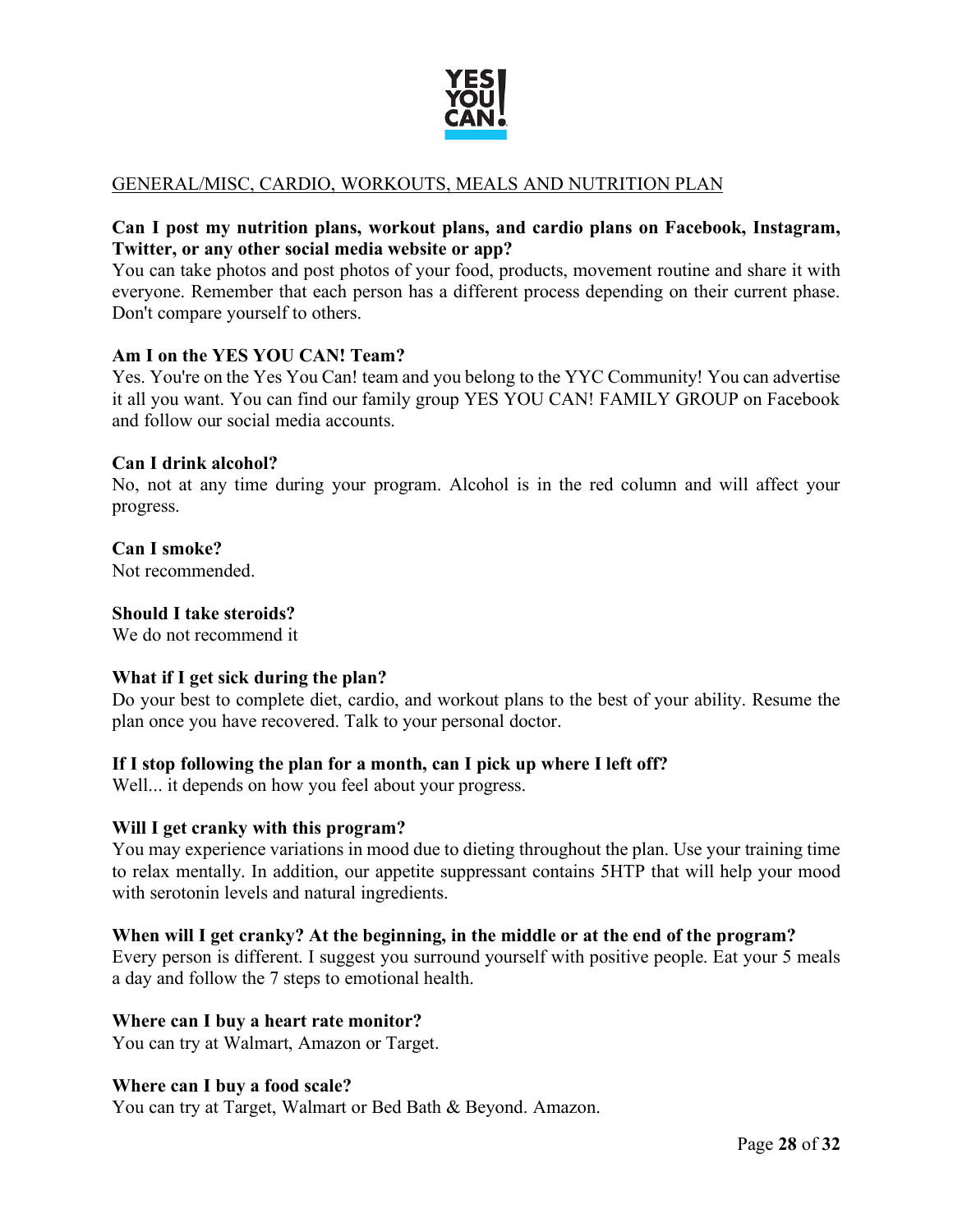

Why have I experienced an increase in flatulence since I started my healthy diet? Some people may experience an excess of "wind" due to their new diet. Complex carbohydrates, fibrous carbohydrates, and substitute sugars can cause this.

### **What can I do to avoid excess "wind"?**

We suggest taking a product like Beano, take it as directed on the label. Also pure fiber and colon optimizer will help. Starting detoxification will help cleanse your body.

### **Why do I feel bloated?**

Foods in your new diet like complex carbohydrates (they contain high fiber), vegetables like broccoli (they contain sugars and starches), and artificial sweeteners can lead to gas and bloating. A second cause of temporary bloating is gas in the abdomen. About half of the gases in the digestive system is swallowed air. The rest is produced by bacteria in the gut that help digest food.

If the gastrointestinal tract does not move it efficiently, gas builds up in the intestines, causing bloating and discomfort.

#### **How can I avoid being bloated?**

"All the fiber absorbs water." Drinking fluids helps fiber move through the digestive system and prevents bloating and constipation. Also, limit the amount of artificial sweeteners you consume. The pure fiber and hydration of aloe will help you.

If you frequently experience bloating caused by gas, avoid these habits that increase the amount of air you swallow: inhale by mouth when exercising/cardio eating (inhaling) food too quickly drink with straw chew gum avoid carbonated beverages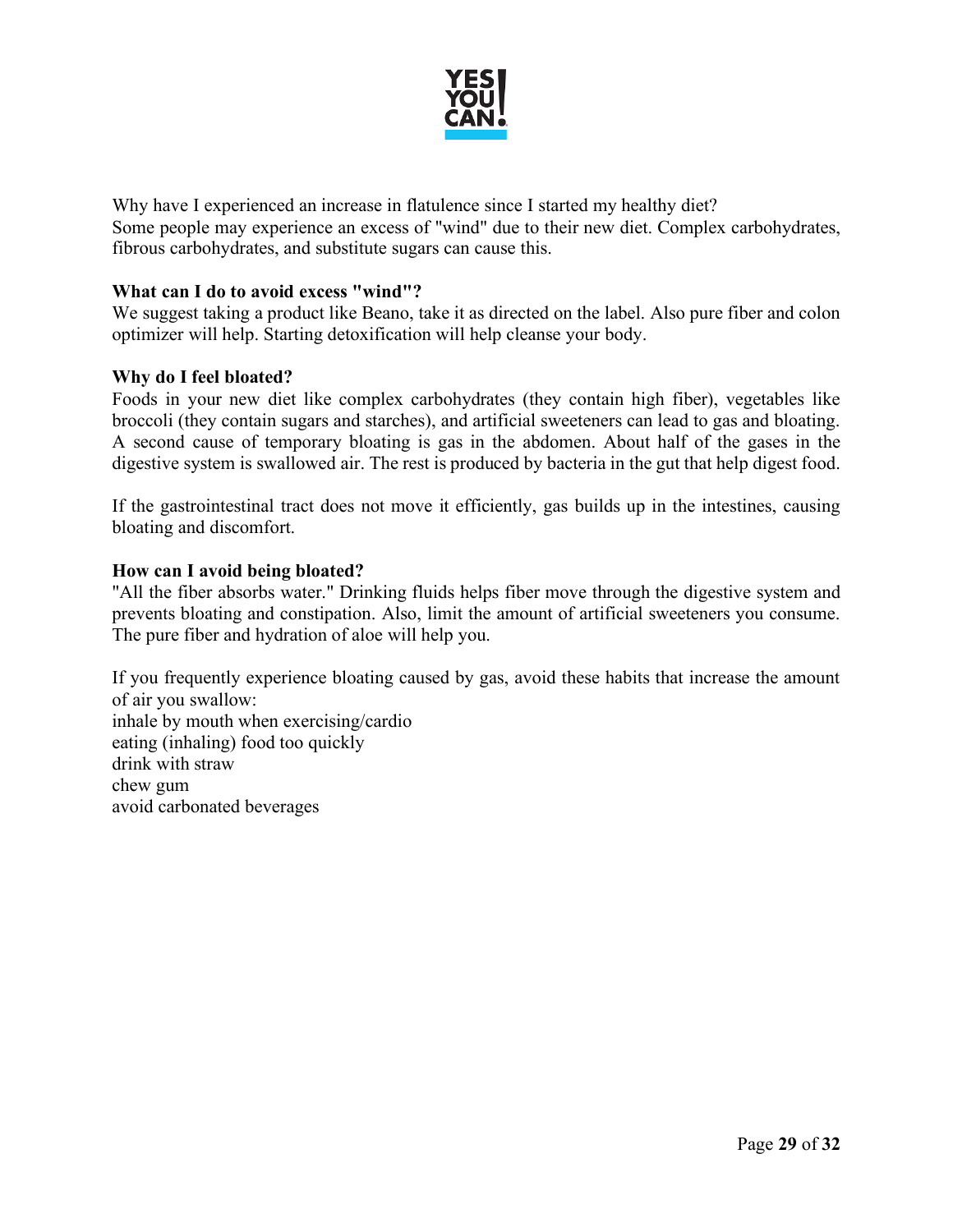

# CARDIO FAQS

**Can I jump rope/boxing with kicks/dance class/cross fit/swim as a cardiovascular exercise?**  Yes, but you can't count your rest times as part of the time elapsed during your cardio session.

# **Does yoga, zumba or pilates count as cardiovascular exercise?**

It counts as part of your movement routine.

**Is it okay for me to do extra cardio if I have completed my day/week cardio session?** Yes, that's fine, but we don't want you to burn out before you finish the program.

**If I do the treadmill instead of the stairs, will I still get the same results if I stay within the heart rate range?**  Yes

**Would it be okay to do all the cardio in the morning and then the weights for At night? Or is it better to split it, do some cardio and weights in the morning, and finish cardio and weights in the evening? Or all in one sitting?**

It doesn't matter.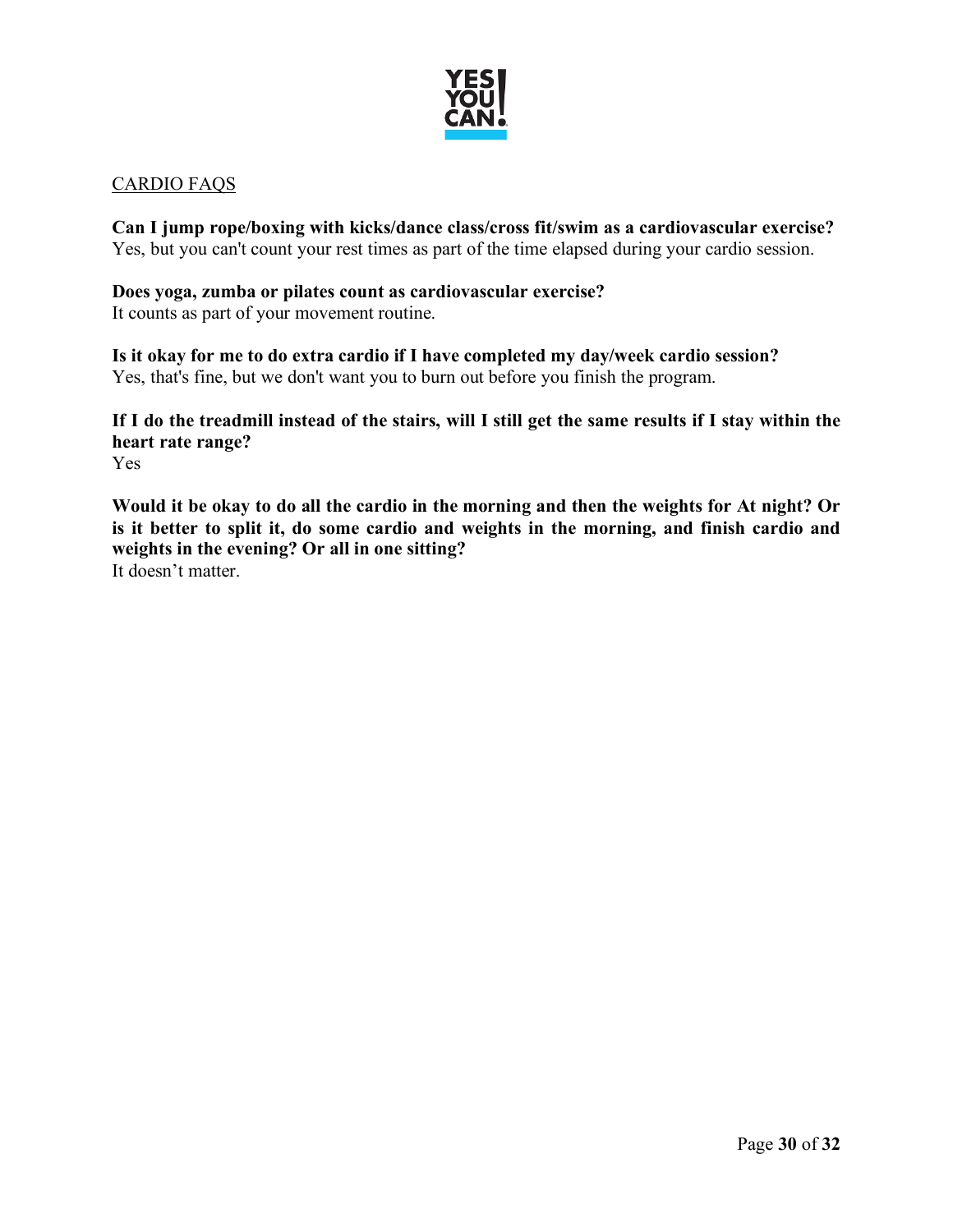

### WORKOUT FAQS

**For triceps extensions, can I use the rope?** Yes.

**When I do barbell, do the palms of my hands face towards me or away from me?** Do both.

#### **How much weight should I use for each exercise?**

Enough so that you can finish all repetitions as indicated in your plan.

#### **My knee hurts when I do leg extensions. Should I do less weight?**

Yes, you just have to make the motions. Do not aggravate your previous injury.

### **Can I train twice in the same day?**

Yes, but don't overdo it in training. The body needs to heal.

#### **On leg day, can I do cardio in the morning and leg training in the evening?** Yes.

**My training is five days a week, could I train five days in a row and two days in a row?** Yes. Eventually, you will go seven days a week. I go from Monday to Thursday and then on Saturday.

**For abdominal workouts, what kind of number of repetitions should I look for to get to the thirty-second rest before rest? I'm trying to decide how much weight is needed for endurance.** 

1.5 seconds

#### **What kind of stretching do you want me to do between sets?**

We prefer that you do static stretches.

#### **What do you think of the sauna after training?**

Studies have shown that 20 minutes in the sauna after a strenuous workout relieves sore muscles. Be sure to drink plenty of water to keep you hydrated both before and after using the sauna.

#### **What is a good exercise to replace squats?**

Squats on Smith machine.

**Instead of the standing military press can I do it sitting?** Yes

**When I do the closed grip pull-ups, does it matter if I use the V-bar or should I stick with the narrow grip? or should I continue with the narrow grip of the normal bar?**